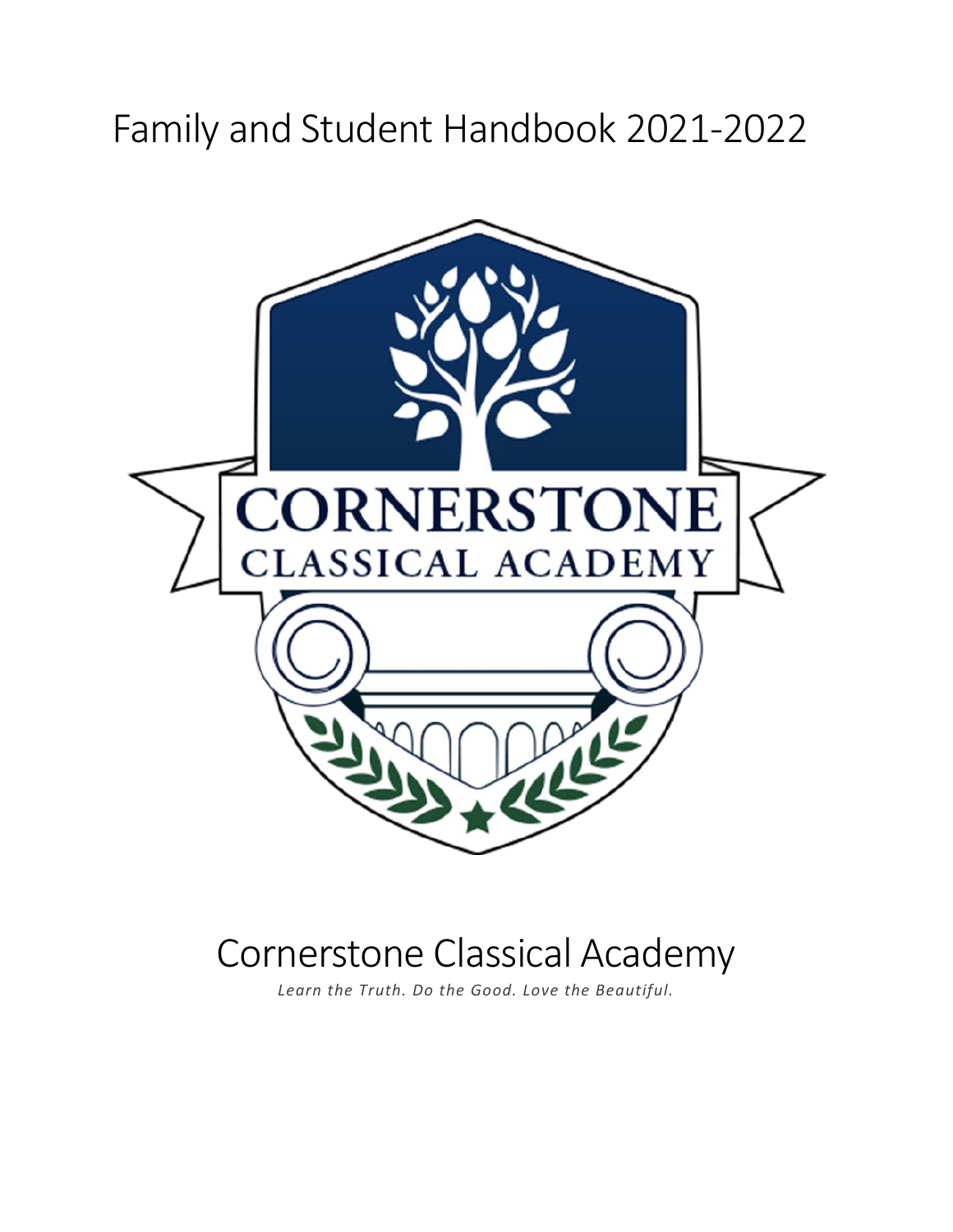# Contents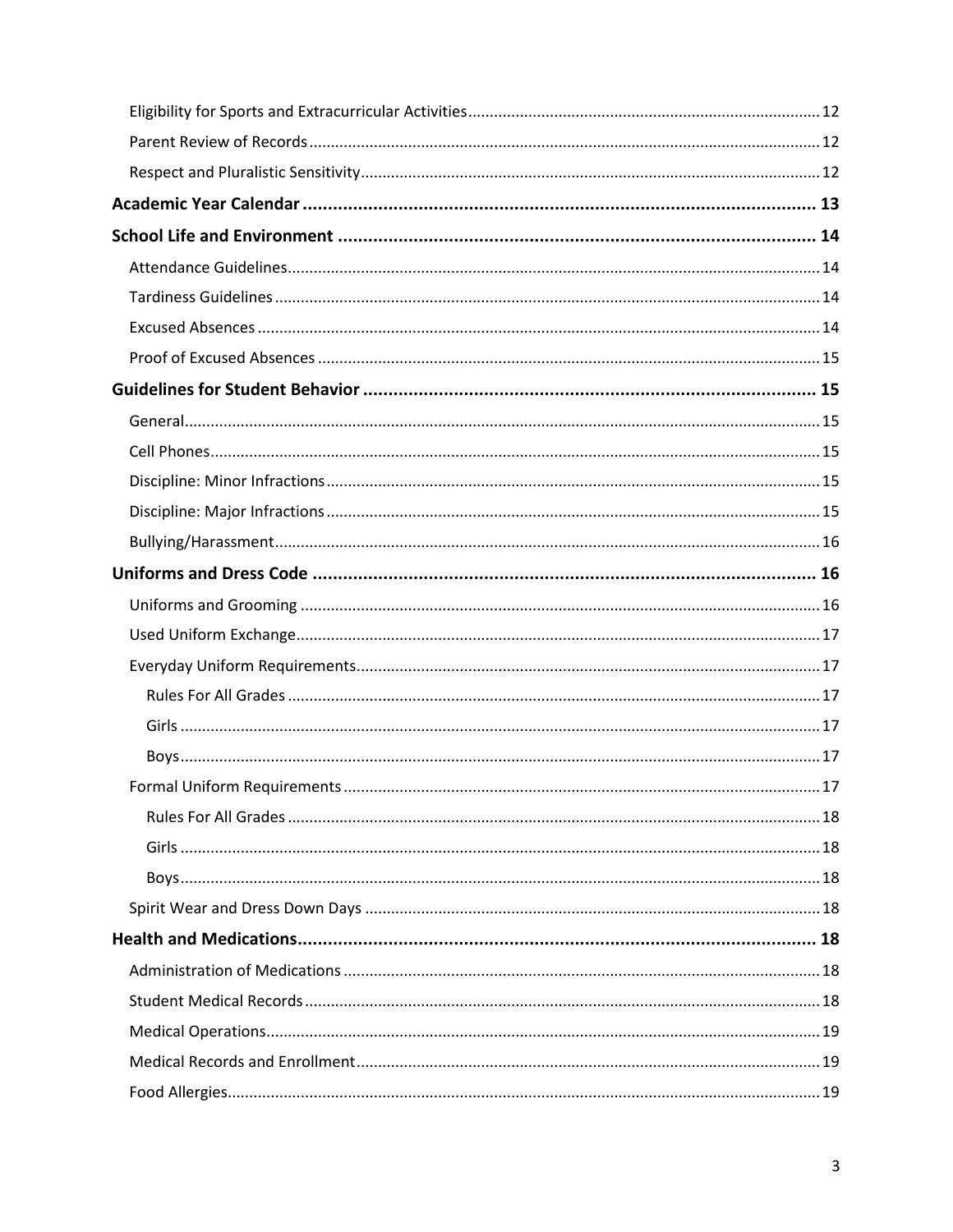| Assumption of the Risk and Waiver of Liability Relating to Coronavirus/COVID-19  23 |  |
|-------------------------------------------------------------------------------------|--|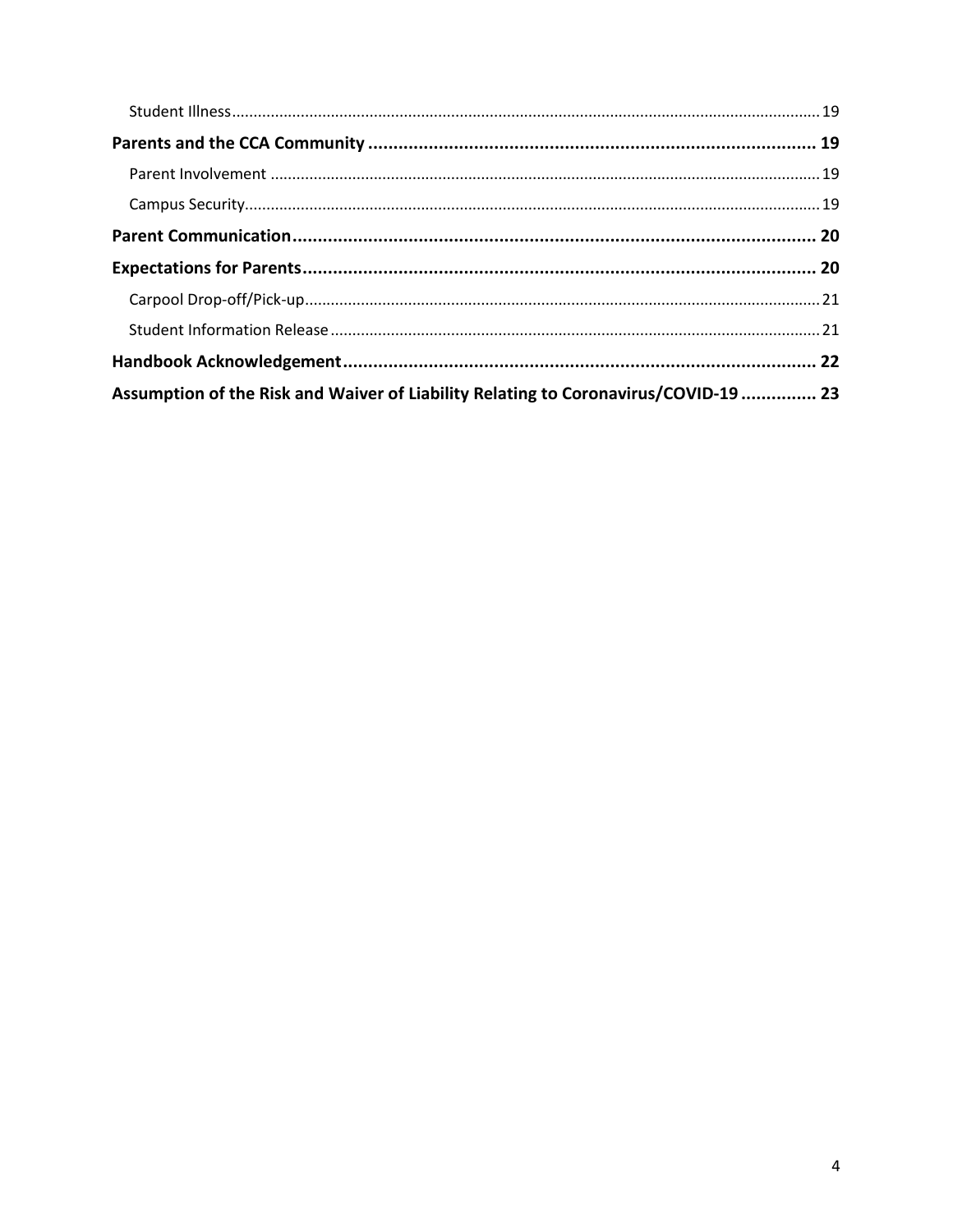### <span id="page-4-0"></span>About Cornerstone Classical Academy

#### <span id="page-4-1"></span>Mission

The mission of Cornerstone Classical Academy (CCA) is to sharpen the minds and cultivate the hearts of students, through a content-rich classical education in the liberal arts and sciences, with instruction in the principles of moral character, civic virtue, and knowledge of the truth.

#### <span id="page-4-2"></span>Vision Statement

Cornerstone Classical Academy envisions growing to become a wellspring of future leaders for the Jacksonville area, the nation, and the world. Every student of the Academy will build a solid foundation of knowledge, discipline, virtue, and character which flow forth from their understanding of the Western Tradition that supports our civil society, its history, virtues, and universal discoveries. Our students will be equipped to make the world a better place through their academically intensive instruction in the core disciplines of math, science, literature, and history, as well as their development of analytical faculties to examine the values relevant to each.

#### <span id="page-4-3"></span>Academy Motto

Learn the truth. Do the good. Love the beautiful.

#### <span id="page-4-4"></span>CCA Standards of Virtue

#### <span id="page-4-5"></span>Integrity

We are principled individuals who make consistently good choices in keeping with our knowledge of right and wrong. We seek the wisdom of others in cases of moral uncertainty.

#### <span id="page-4-6"></span>Responsibility

We are willingly accountable for what we do and say, and we seek to learn from our mistakes.

#### <span id="page-4-7"></span>Self-Government

We take responsibility to govern ourselves, our thoughts, and our actions in an upstanding manner as citizens who protect our culture of independence and autonomy.

#### <span id="page-4-8"></span>Respect

We believe all people have inherent human value deserving of kind and just treatment. Our attitude toward others and their property reflect the way we wish to be treated, regardless of individual differences.

#### <span id="page-4-9"></span>Courage

We always do what we know to be right despite fear, hardship, and opposition. We resist negative peer pressure, defend our rights and the rights of others, and encourage others to do the same.

#### <span id="page-4-10"></span>Perseverance

We apply consistent effort to the best of our abilities, regardless of the level of difficulty. We respond creatively to overcome obstacles and ask for help when necessary.

#### <span id="page-4-11"></span>Humility

We are free of arrogance and cherish the unique qualities of others. We strive to do our best, regardless of recognition.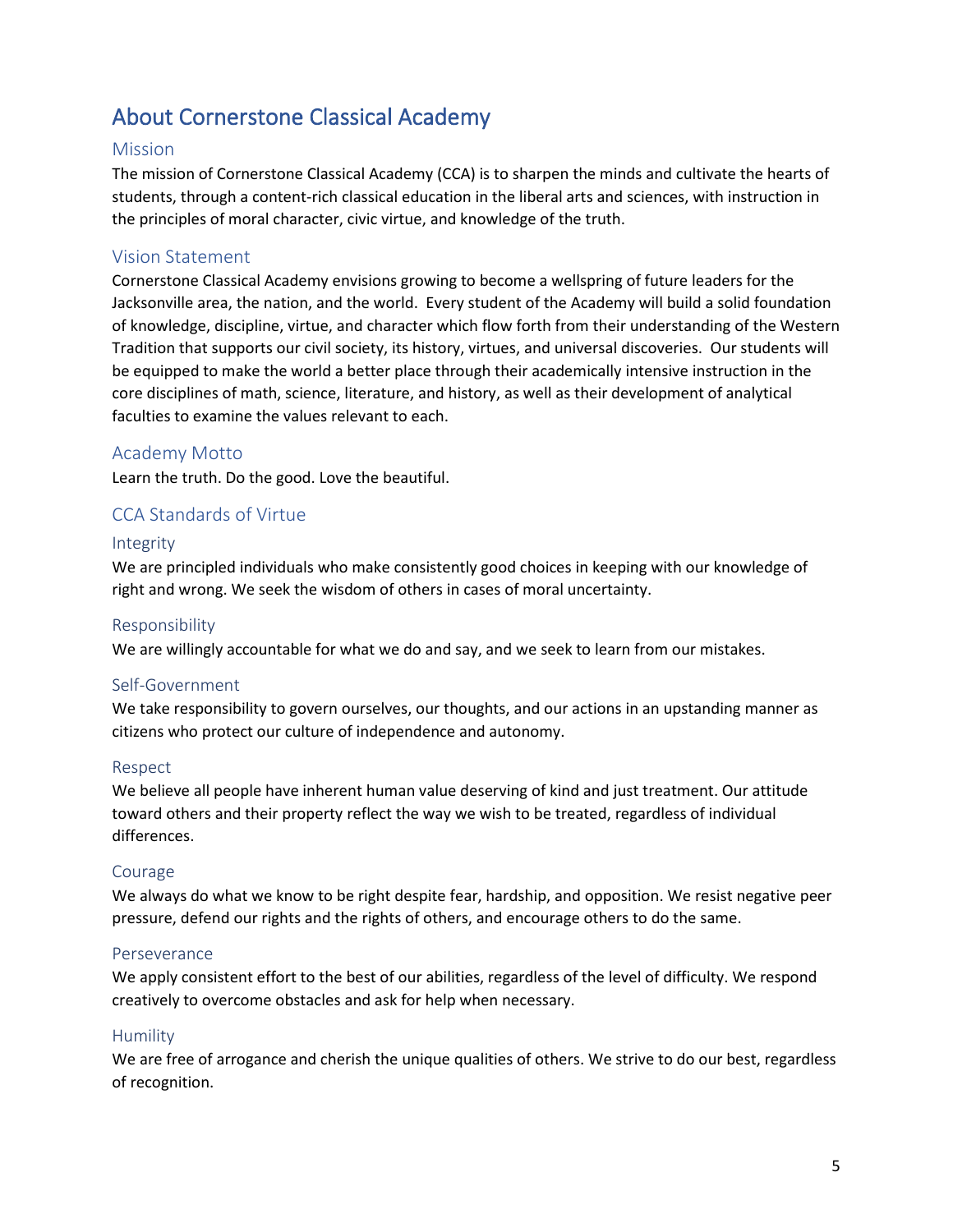#### <span id="page-5-0"></span>Completing the CCA Course of Study

Students completing the CCA course of study will be well-established on the path to developing studently habits and noble virtues. They will receive a comprehensive foundation in language through stories, poetry, and music; in thought and expression through grammar, composition, mathematics, and visual art; and in the knowledge of the world around them through science and history. As a graduate of CCA, the student is prepared for every career, every course of advanced or specialized study, and every kind of leisure. In short, The CCA graduate is ready to live a lifetime of learning that is possible for a human being.

#### <span id="page-5-1"></span>Fulfilling the Mission

CCA will fulfill its mission by the following means:

- Service to a content-rich, core liberal arts curriculum rooted in the Western tradition that is the same for all students.
- Dedicated, enthusiastic, and intellectually excellent teachers who serve as models of learning and character.
- Detailed student evaluation.
- Regular and meaningful homework assignments that offer the practice of introduced material rather than address new material.
- High standards of personal conduct and the polite behavior of students.

Though the curriculum is content-rich and expectations for students are high, CCA is not an exclusive academy. We provide an environment that allows every student who is curious and diligent the opportunity to fulfill his or her potential.

#### <span id="page-5-2"></span>Respect and Pluralistic Sensitivity

CCA is a public, non-sectarian institution serving a diverse population. All members of the CCA community— the administration, teachers, parents, and students—should show profound respect and tolerance for the religious, political, and cultural traditions and perspectives of others. The administration and teachers will take the lead at CCA in actively promoting tolerance, civility, and sensitivity. Teachers are not permitted to encourage a religious or political perspective in the courses they teach. Rather, they encourage a civil and tolerant discussion of ideas when such topics naturally arise in class or on campus.

CCA does not discriminate based on race, color, national origin, sex, disability, or age in its programs and activities and provides equal access to the designated youth groups. All inquiries regarding nondiscrimination policies should go to the Principal.

### <span id="page-5-3"></span>Core Principles

<span id="page-5-4"></span>Role of Principal

- The Principal will implement a traditional, classical, liberal arts and sciences curriculum.
- The Principal makes final decisions on curriculum, subject to the approval of the Board of Directors (Board).
- The Principal, while chiefly the academic leader, is also responsible for the discipline and moral culture of the Academy.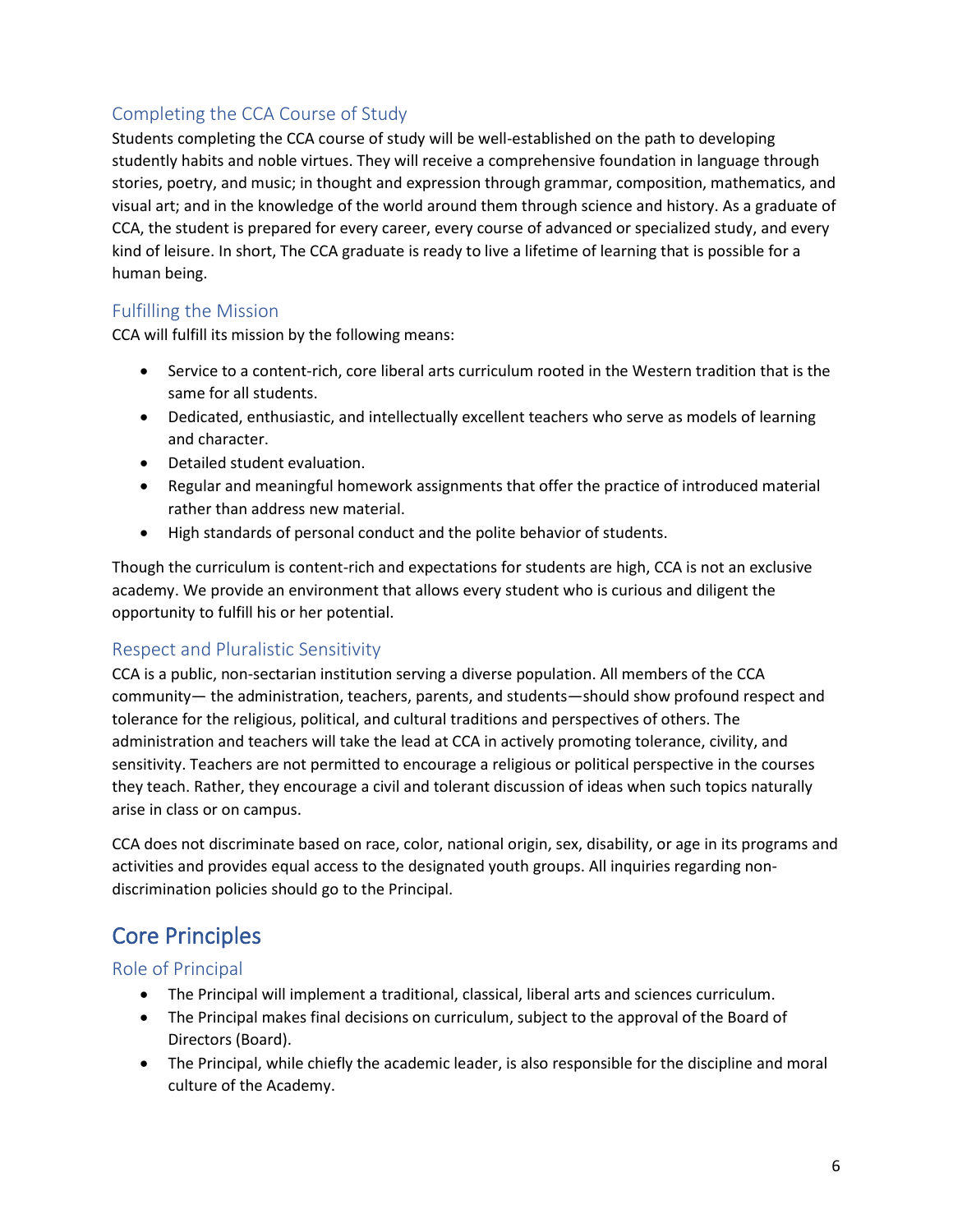#### <span id="page-6-0"></span>School Culture

- Employees will uphold and encourage students to uphold the academy's virtues.
- Cornerstone Classical Academy is an open enrollment academy with no enrollment criteria outside of statutory and contractual requirements.
- Cornerstone Classical Academy practices require a small atmosphere with a closed campus. This conscious choice ensures that all students are known and educated by our faculty and staff.
- The Principal is accountable for the well-being of every student.
- Faculty members personally know each of their students.
- Students and employees will adhere to a dress code.
- Discipline policies are designed to prevent interruption of teaching and learning as well as reinforce the virtues.

#### <span id="page-6-1"></span>**Teachers**

- The Principal employs teachers based on their mastery of an academic discipline, their ability to convey knowledge to young people, and their capacity to maintain order and decorum in the classroom.
- Cornerstone Classical Academy teachers are treated as professionals. Their professional development consists of required training sessions throughout the school year, to be coordinated by the Assistant Principal.

#### <span id="page-6-2"></span>Academics

- Student support and special education provide services for all students with academic and behavioral needs. Interventions utilized to achieve Cornerstone Classical Academy's expectations are targeted and specific to each student.
- Cornerstone Classical Academy resists grade inflation and social promotion. Mastery of core subjects always takes priority.
- Latin is a key element of our classical academic model. Latin is introduced and taught explicitly to all students in kindergarten through eighth grades.
- Students will be academically prepared to pursue multiple post-secondary options. While the Academy hopes that most graduates will go on to college, students who do not intend to attend college will also benefit from the education provided by Cornerstone Classical Academy.
- Literacy is taught through an explicit phonics program. Math is taught conceptually.
- Teachers frequently employ the Socratic method of discussion.
- Standardized tests do not drive the curriculum.

#### <span id="page-6-3"></span>Family Support

- Parent/guardian (hereafter referred to as "parents") support of the academy's academic and moral mission is essential. Parents are encouraged to learn more about the academy's philosophy and curriculum to help support and guide their student(s).
- To thrive at Cornerstone Classical Academy, students must be polite and attentive in class and have a strong work ethic and willingness to learn.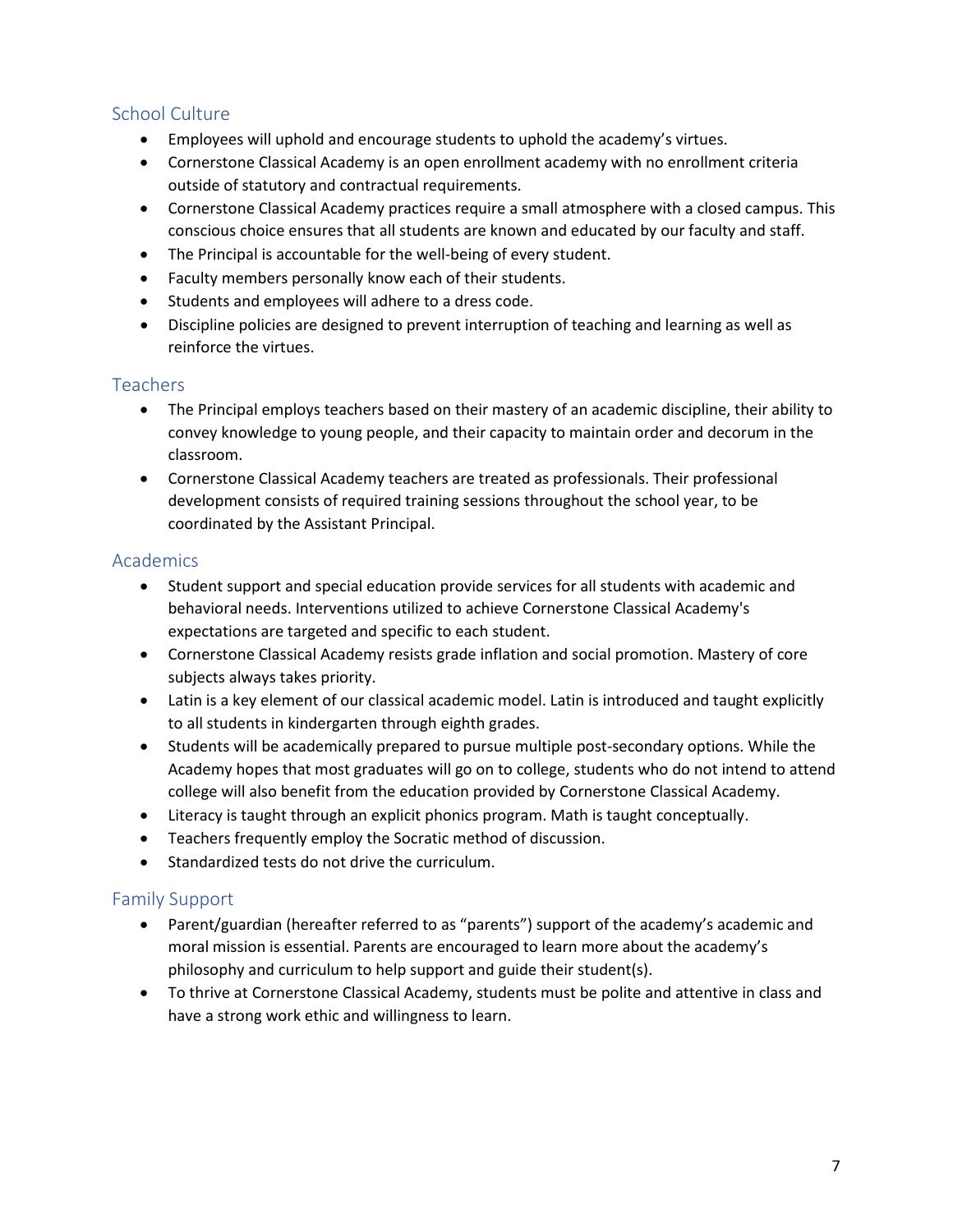### <span id="page-7-0"></span>Fundraising

Fundraising activities must not undermine the mission and philosophy of the school. All fundraising must be coordinated through the Executive Director. Students of Cornerstone Classical Academy will not engage in door-to-door sales. From time to time, volunteers may support the Board's and Principal's fundraising efforts. The Board must approve all requests of monetary donations and fees.

### <span id="page-7-1"></span>**Grievances**

Please contact your child's teacher if questions or concerns arise regarding your child. Teachers should respond respectfully and promptly within 48 hours during the work week.

If you have discussed concerns with your child's teacher and do not feel that the problem has been resolved to your satisfaction, please contact the front office and they can schedule an appointment for you with administration. If specific school issues arise, go directly to administration.

If you still are not satisfied after speaking with administration, you can contact our Board parent liaison Amber Rodenkirch at [parentliason@cornerstoneclassicalacademy.org](mailto:parentliason@cornerstoneclassicalacademy.org) to discuss further.

### <span id="page-7-2"></span>Academic Policies

#### <span id="page-7-3"></span>Academic Expectations

Though the curriculum is content-rich and expectations for students are high, we are not an exclusive school. A student's desire to learn, in short, his or her curiosity, is the key to success and fulfillment at CCA. While the academy understands that some students are more talented than other students in certain subjects, every student who has passed the appropriate prerequisites, is genuinely curious, and applies him or herself diligently daily, will succeed at CCA. Success is measured as a student's growth in maturity, accomplishment, and understanding over the course of his or her years at the academy and will finally be demonstrated in his or her character as a Cornerstone Classical Academy senior and graduate, a truly impressive young man or woman.

As a key philosophical assumption, CCA holds that every student can learn. As human beings, we are equal in that we all have the capacity to learn and grow. However, this equality cannot be confused with equality of capacity, and certainly not with equality of academic results. Just as individuals differ in their physical gifts and characteristics, we all have different gifts and challenges in the subjects of learning. CCA is committed to helping each student achieve as much as he or she can. True excellence across the curriculum is a rare and worthy achievement, to be admired by all, but not to be unreasonably expected of all.

At Cornerstone Classical Academy, we believe that every student deserves to have access to the richness of the curriculum, not just the gifted and talented children. Therefore, our teachers teach the class as if all the students are "gifted and talented." Not every student will absorb information at the same capacity, but they all should receive the best in terms of critical thinking and deepened learning.

Lower school students will have a primary homeroom teacher, and they will travel together to resource classes. Fifth-grade and Sixth-grade students will change classes three times per day among their grade level teachers. Seventh-grade students will change classes each class of the day.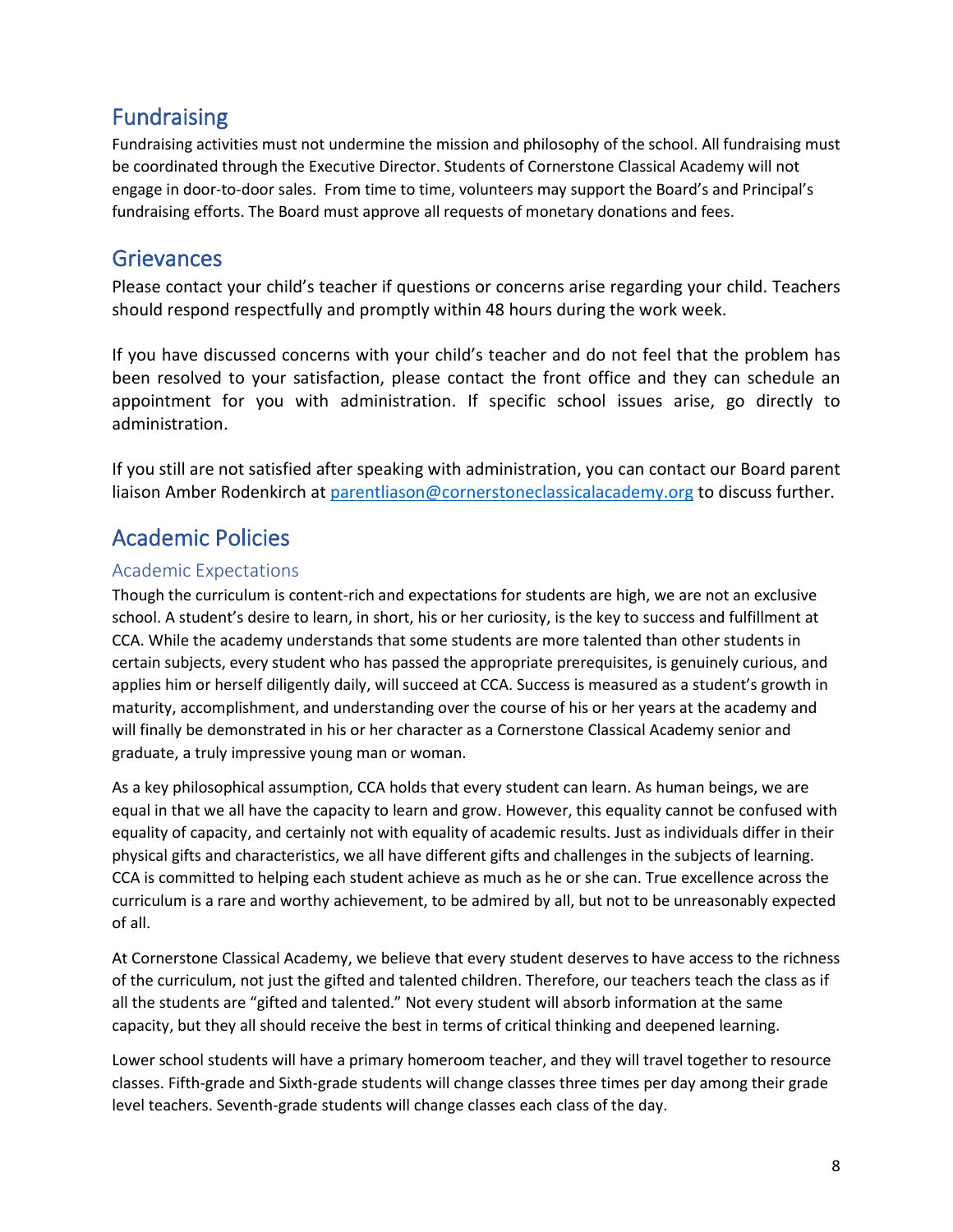The K-8 curriculum will follow the Core Knowledge Sequence. Occasionally, the academy will diverge from the Core Knowledge Sequence to raise the standards in teaching a skill or subject. The Principal will determine these instances. The Principal will ensure that all skill areas in the K-8 Core Knowledge Sequence are taught at some point in grades K-8. Teachers must develop their courses under the direction of the Principal, who is the chief academic leader and accountable to the CCA governing board.

#### <span id="page-8-0"></span>Homework and Classwork

Homework is a fundamental part of our general academic program. It prepares students for high school and college and entry into the working world upon graduation. It also helps develop a strong work ethic and habits of organization. Homework's immediate educational purpose is as follows:

- To reinforce skills and concepts and knowledge learned in class.
- To develop good skills and habits of study.
- To practice skills and reinforce knowledge in ways that are not readily accomplished in the classroom.
- To work on assignments, such as the writing of papers, and prepare for exams that require a great deal of sustained, individual attention.
- To prepare for the following day's work so that the most can be made of class time.
- To inform parents of what is being taught in the classroom.

In addition to regular classroom assignments, we would like each younger child to read, or be read to, at least three times a week and preferably every day. As cited in *A Nation at Risk*, "the single most important factor for determining whether children will go to college is being read to as a child." Going to college is not necessarily a goal for everyone but becoming a thoughtful reader should be if one hopes to be knowledgeable, wise, insightful, and competitive throughout one's lifetime. We believe that becoming a competent reader is critical to be a good student and the first step to being able to explore the world. Reading to a child encourages the child's growth and elevates and informs conversation within the family. In the upper grades, the extra reading time (roughly half an hour) allows for the increasing length of great works of literature.

Study habits are being developed during a student's time at CCA, making it difficult to estimate the amount of homework time for any one student. The expected homework time allotment for each grade is as follows:

| Grade        | <b>Homework Time Allotment</b>      |
|--------------|-------------------------------------|
| Kindergarten | 10 minutes plus family reading time |
| Grade 1      | 10 minutes plus family reading time |
| Grade 2      | 20 minutes plus reading time        |
| Grade 3      | 30 minutes plus reading time        |
| Grade 4      | 40 minutes plus reading time        |
| Grade 5      | 50 minutes plus reading time        |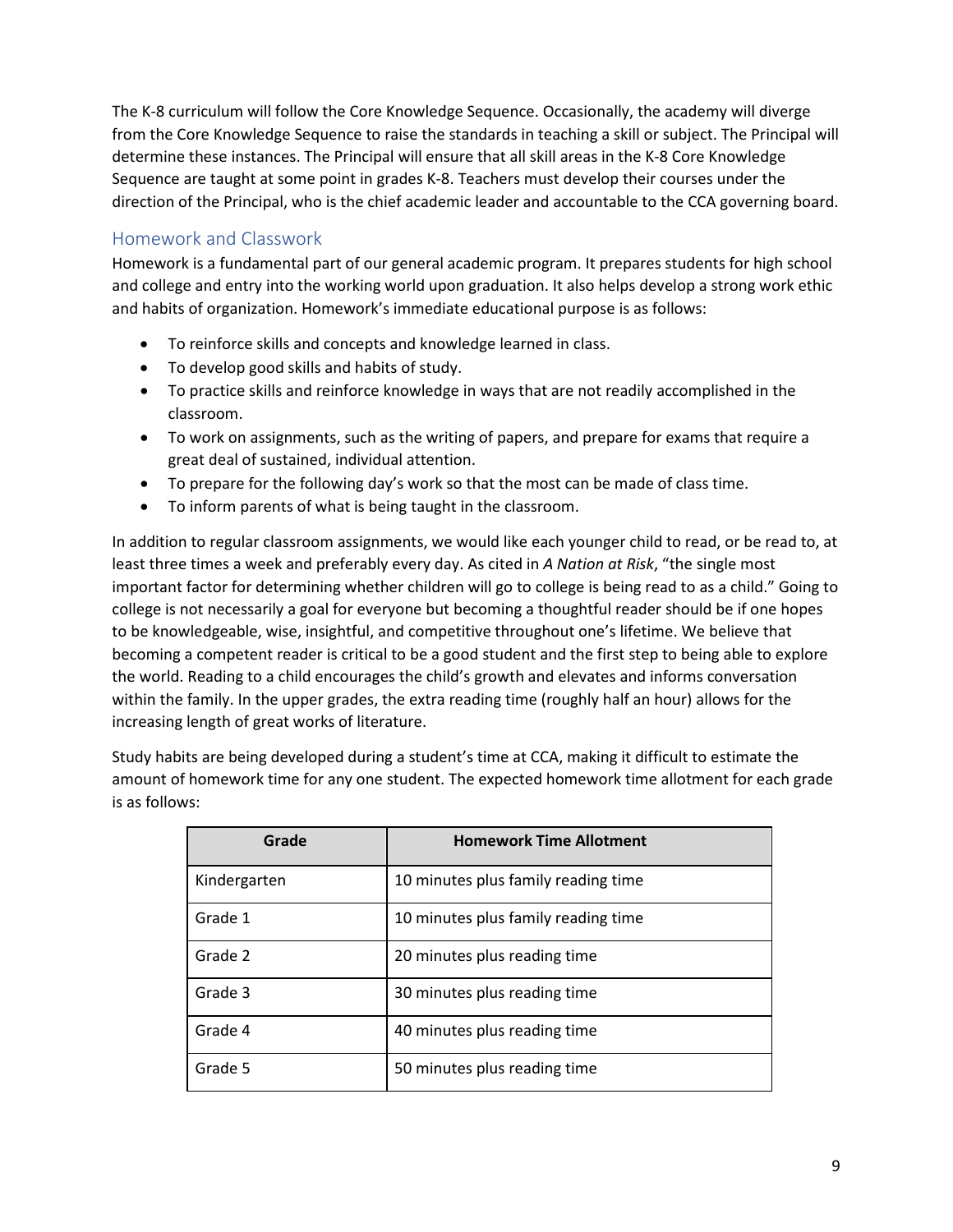| Grade   | <b>Homework Time Allotment</b>                     |  |  |
|---------|----------------------------------------------------|--|--|
| Grade 6 | 60 minutes total for all classes plus reading time |  |  |
| Grade 7 | 70 minutes total for all classes plus reading time |  |  |

The designated times serve as guidelines and may vary depending on the work assigned on a given day, the schedule, the student's organizational skills and study habits, the varying abilities of the students, and the nature of the assignments. Students are expected to learn how to use their time effectively to complete the required work at each grade level. Parents are expected to support their children in this endeavor. Advanced or honors classes may require additional homework time. It is generally understood that writing papers and studying for exams take more time than regular classroom assignments. For that reason, the end of a term does result in a peak in the homework load (followed by a break, fortunately). Nonetheless, teachers will make every effort to give assignments well enough in advance, and students will be encouraged to work on those longer assignments steadily so that students can manage their homework along with other activities and adequate sleep. Weekends and breaks will, for the purposes of homework, be considered one day rather than two or more.

It is the responsibility of the student to make up missed homework after any absence, planned or due to illness, promptly. If a student is unable to attend school and seeks his or her assignments, the parent or student should contact the teacher for that information, not the academy front office employees. It is wise to coordinate with a friend (perhaps one who lives close by) early in the year so that homework handouts might also be collected for the absent student. For each excused absence, one day missed translates to one day allowed for makeup.

An absence on the due date of a major assignment or exam may not extend the due date of that assignment. The student should expect to submit the work and/or makeup the exam on the day of his or her return. Likewise, absences during the preparation time of a major assignment may not extend the due date. Please contact your child's teacher regarding make-up work following absences.

For poor or incomplete work, teachers may require students to redo an assignment. Whether such work is given any credit is left to the discretion of the teacher. Students should not be rewarded by not doing school/classwork.

#### <span id="page-9-0"></span>Grading Policy

Cornerstone Classical Academy uses a 4.0 grading scale. Parents and students should be regularly informed of the student's progress. The letter and numerical grades for this system are listed below:

| А: | 90-100% | 4.0 |
|----|---------|-----|
| B: | 80-89%  | 3.0 |
| C: | 70-79%  | 2.0 |
| D: | 60-69%  | 1.0 |
| Ε٠ | 0-59%   | 0.0 |

Second Grade through Seventh Grade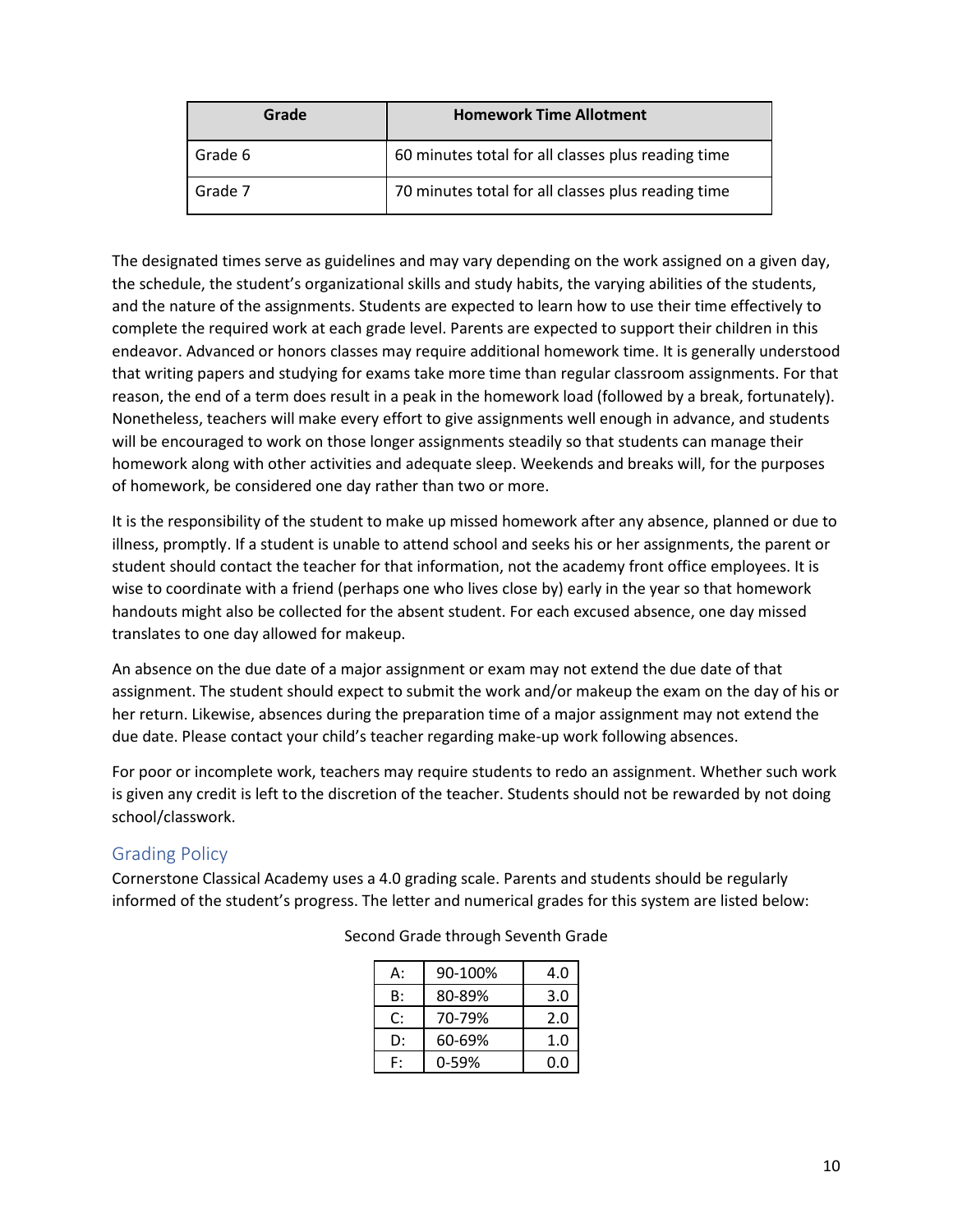The grades used for primary students (K-1) measure academic performance and are used as a means of reporting achievement relative to Florida Standards and other curriculum objectives. Students in kindergarten through first grade are assessed using the following grading scales:

| S: | Satisfactory     |
|----|------------------|
| N۰ | Not Demonstrated |
| U: | Unsatisfactory   |

"Extra credit," whether to make up for work not turned in on time or to increase a student's grade, will be discouraged at Cornerstone Classical Academy.

Progress reports and Report cards will be posted in the Focus Parent Portal each nine weeks.

The Focus Parent Portal is critical for parents to be able to monitor students progress throughout the school year. You must sign up for an account.

#### <span id="page-10-0"></span>Teacher Conferences

Arrangements for conferences may be made with your child's teacher before or after school hours. Please email the teacher to arrange a conference.

#### <span id="page-10-1"></span>Academic Textbook and Supplies

Students will receive a variety of books and materials. Materials that are loaned or given to students are to be treated appropriately. Students are responsible for these materials. If materials given or loaned to a student are lost or damaged, the student must pay for any needed replacement. In the case that reimbursement has not been made to Cornerstone Classical Academy for lost or damaged materials, no further materials will be issued to that student until the past due fees are paid.

#### <span id="page-10-2"></span>Student Planner

Organization is an important part of self-government and is woven into our curriculum. To help students manage their assignments, each student will be given their own planner. If your student loses their planner, another may be purchased from the front office for \$5. This planner will allow students to write down assignments and encourage teachers and parents to communicate regularly. The planners should go home every night and provide parents with a convenient method to monitor their student's work. All students must have a planner.

#### <span id="page-10-3"></span>Field Trips

Field trips should be directly tied to the curriculum and add to the instructional environment by conveying knowledge or experience that supports the curriculum. Field trips must be approved by the Principal or designee at least two months prior to the field trip.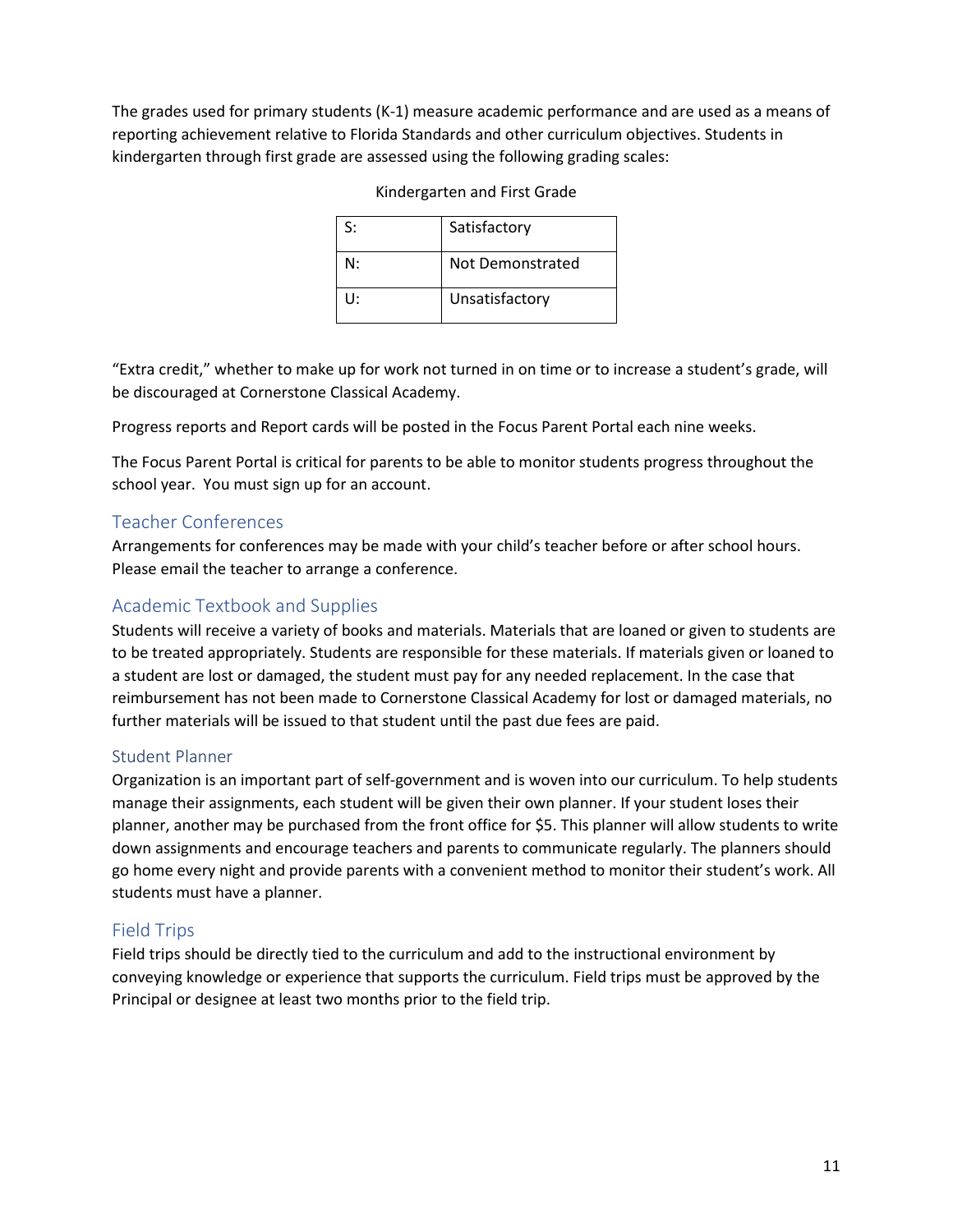#### <span id="page-11-0"></span>Special Events and Parties

Special events held during the school day must be directly tied to the curriculum and add to the instructional environment by conveying knowledge or experience that supports the curriculum.

If sending in food, it **must be** store bought and sealed in its original packaging with clear information related to ingredients.

#### <span id="page-11-1"></span>Eligibility for Sports and Extracurricular Activities

Students are ineligible for extracurricular activities if they have lower than a 2.5 GPA. Academic eligibility will be determined at interims and with the quarter ending grades. Ineligible students will remain ineligible until the GPA rises above 2.5. Two level I or II disciplinary referrals in one quarter or three in one semester will render a student ineligible for any extracurricular activities for the remainder of that quarter. Four level I or II disciplinary referrals will render a student ineligible for all extracurricular activities and functions for the remainder of the school year. For more details, please refer to the Discipline section of this Handbook. The Principal may deem a student ineligible for the following season or for off-campus field trips based on repeated misconduct.

#### <span id="page-11-2"></span>Parent Review of Records

FERPA (Family Educational Rights and Privacy Act) gives parents certain rights with respect to their children's education records. These rights transfer to the student when he or she reaches the age of 18 or attends a school beyond the high school level. Students to whom the rights have transferred are "eligible students."

- Parents or eligible students have the right to inspect and review the student's education records maintained by the academy. Schools are not required to provide copies of records unless, for reasons such as great distance, it is impossible for parents or eligible students to review the records. Schools may charge a fee for copies.
- Parents or eligible students have the right to request that a school corrects records which they believe to be inaccurate or misleading. If the academy decides not to amend the record, the parent or eligible student then has the right to a formal hearing. After the hearing, if the academy still decides not to amend the record, the parent or eligible student has the right to place a statement with the record setting forth his or her view about the contested information.
- Any parents wishing to review their child's records may submit a request in writing to the front office, and an appointment will be scheduled to do so.

#### <span id="page-11-3"></span>Respect and Pluralistic Sensitivity

CCA is a public, non-sectarian institution serving a diverse population. All members of the CCA community—the administration, teachers, parents, and students—should show profound respect and tolerance for the religious, political, and cultural traditions and perspectives of others. The administration and teachers will take the lead at CCA in actively promoting tolerance, civility, and sensitivity. Teachers are not permitted to encourage a religious or political perspective in the courses they teach. Rather, they encourage a civil and tolerant discussion of ideas when such topics naturally arise in class or on campus.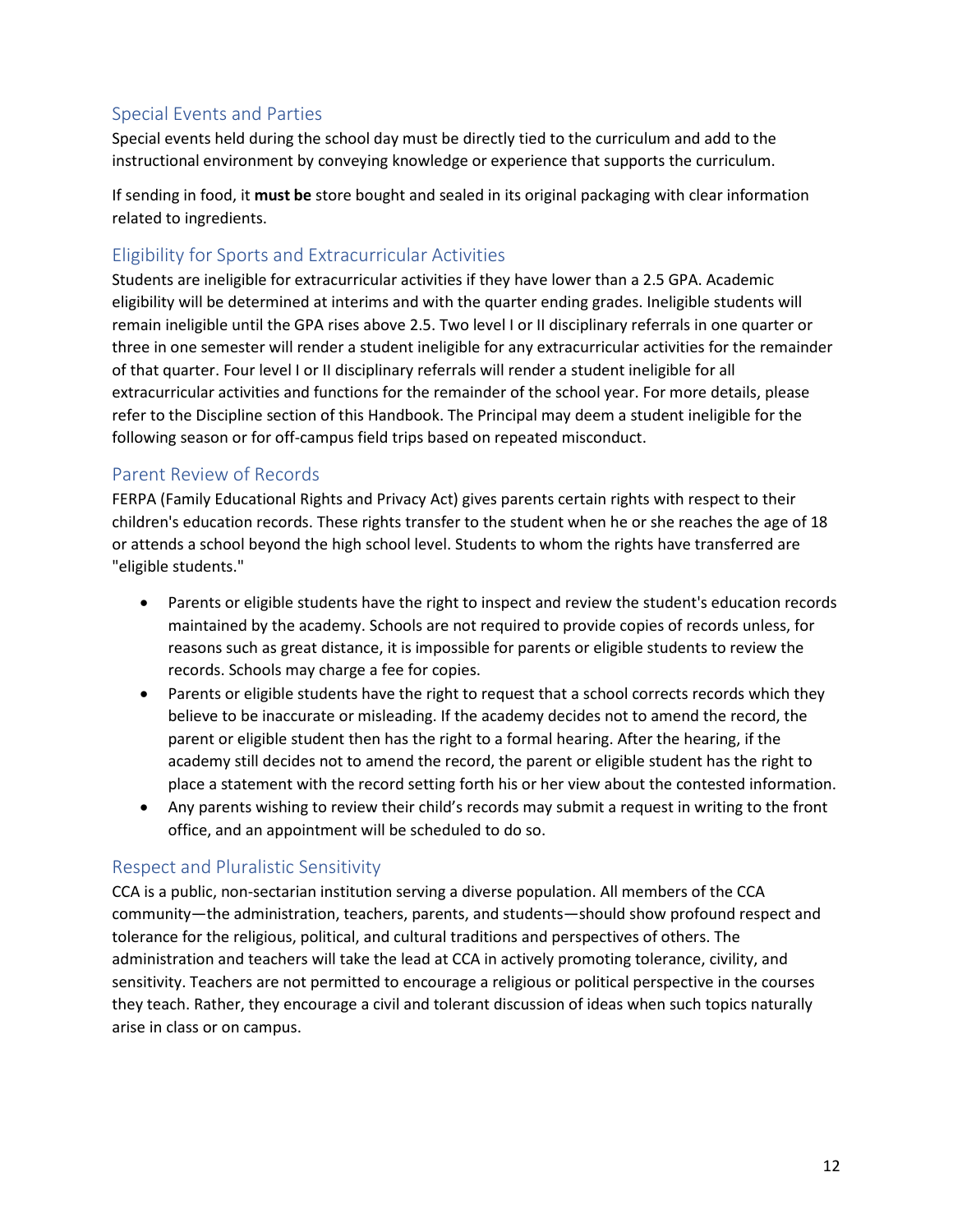# <span id="page-12-0"></span>Academic Year Calendar

### Duval County Public Schools 2021-2022 District Calendar

^If the district must close schools for a day or more due to hazardous weather, the school district will utilize weather day/s to provide for any<br>lost instructional days. Given the placement of weather days on May 31 and J May 27th. Should there be no need to use the Weather Days on May 31 and June 1, teacher post-planning days would be moved up to begin on the first available non-instructional day during that week.

| T  | W     | T            |                         |                         | A                       |
|----|-------|--------------|-------------------------|-------------------------|-------------------------|
|    |       |              | F                       | M                       | T                       |
|    |       | $\mathbf{1}$ | 2                       | 2                       | 3                       |
| 6  | 7     | 8            | 9                       | 9                       | 10                      |
| 13 | 14    | 15           | 16                      | 16                      | 17                      |
| 20 | 21    | 22           | 23                      | 23                      | 24                      |
| 27 | 28    | 29           | 30                      | 30                      | 31                      |
|    |       |              |                         |                         | ŃĆ                      |
| т  | W     | т            | F                       | M                       | T                       |
|    |       |              | 1                       | 1                       | $\overline{\mathbf{c}}$ |
| 5  | 6     | 7            | $8-$                    | 8                       | 9                       |
|    | 13    | 14           | 15                      | 15                      | 16                      |
| 19 | 20    | 21           | 22                      | 22                      | 23                      |
| 26 | 27*   | 28           | 29                      | 29                      | 30                      |
| JA |       | RY           |                         |                         | FE                      |
| T  | W     | T            | F                       | M                       | т                       |
| 4  | 5     | 6            | 7                       |                         | 1                       |
| 11 | 12    | 13           | 14                      | 7                       | 8                       |
| 18 | 19    | 20           | 21                      | 14                      | 15                      |
| 25 | $26*$ | 27           | 28                      | 21                      | 22                      |
|    |       |              |                         | 28                      |                         |
|    |       |              |                         |                         |                         |
| Т  | W     | т            | F                       | М                       | т                       |
|    |       |              | $\overline{\mathbf{1}}$ | $\overline{\mathbf{c}}$ | 3                       |
| 5  | 6     | 7            | 8                       | 9                       | 10                      |
| 12 | 13    | 14           | 15                      | 16                      | 17                      |
| 19 | 20    | 21           | 22                      | 23                      | $\overline{24}$         |
| 26 | $27*$ | 28           | 29                      | 30                      | 31'                     |
|    | 12    | $_{\rm oc}$  | <b>TOBER</b><br>PRI     |                         |                         |

|    |    |    | F<br>6          |
|----|----|----|-----------------|
|    |    |    |                 |
|    |    |    |                 |
|    |    | 12 | 13              |
|    | 18 | 19 | 20              |
| 24 |    | 26 | $\overline{21}$ |
| 31 |    |    |                 |
|    |    |    |                 |

|    | z  | 3  |    | 5 |
|----|----|----|----|---|
| 8  | 9  | 10 |    |   |
| 15 | 16 |    | 18 | 9 |
| 22 | 23 |    |    |   |
| 29 | 30 |    |    |   |

| ь  |    |    |    |    |  |
|----|----|----|----|----|--|
|    |    |    |    | F  |  |
|    |    | 2  | З  |    |  |
|    | 8  | 9  | 10 |    |  |
| 14 | 15 | 16 |    | 18 |  |
| 21 | 22 |    | 24 | 25 |  |
| 28 |    |    |    |    |  |

|    | 3  |    | 5  | 6  |
|----|----|----|----|----|
|    | 10 |    | 12 | 3  |
| 16 |    |    | 19 | 20 |
| 23 | 24 | 25 | 26 |    |
|    |    |    |    |    |

|    |    | PTEMBER |    |    |
|----|----|---------|----|----|
| M  |    |         |    | F  |
|    |    |         | 2  | 3  |
|    |    | 8       | 9  | 10 |
| 13 | 14 | 15      | 16 |    |
| 20 | 21 | 22      | 23 | 24 |
| 27 | 28 |         | 30 |    |

|          |    | DE <i>C</i> EMBER |                |        |
|----------|----|-------------------|----------------|--------|
| <b>M</b> |    |                   |                |        |
|          |    |                   | $\overline{c}$ | 3      |
| 6        |    | 8                 | 9              | 10     |
| 13       | 14 |                   | 16             | $17 -$ |
| 20       |    | 22                | 23             | 24     |
|          |    |                   |                |        |

| M  |    |    |    |    |
|----|----|----|----|----|
|    |    | 2  | 3  | 4  |
|    | 8  | 9  |    |    |
|    | 5  |    |    | 8  |
| 21 | 22 | 23 | 24 | 25 |
| 28 | 29 |    |    |    |

| 6  |    | 8  | 9  | 10 |
|----|----|----|----|----|
|    | 14 | 15 | 16 |    |
| 20 | 21 | 22 | 23 | 24 |
|    | 28 | 29 | 30 |    |







First & Last Day of School Employee Planning/Inservice

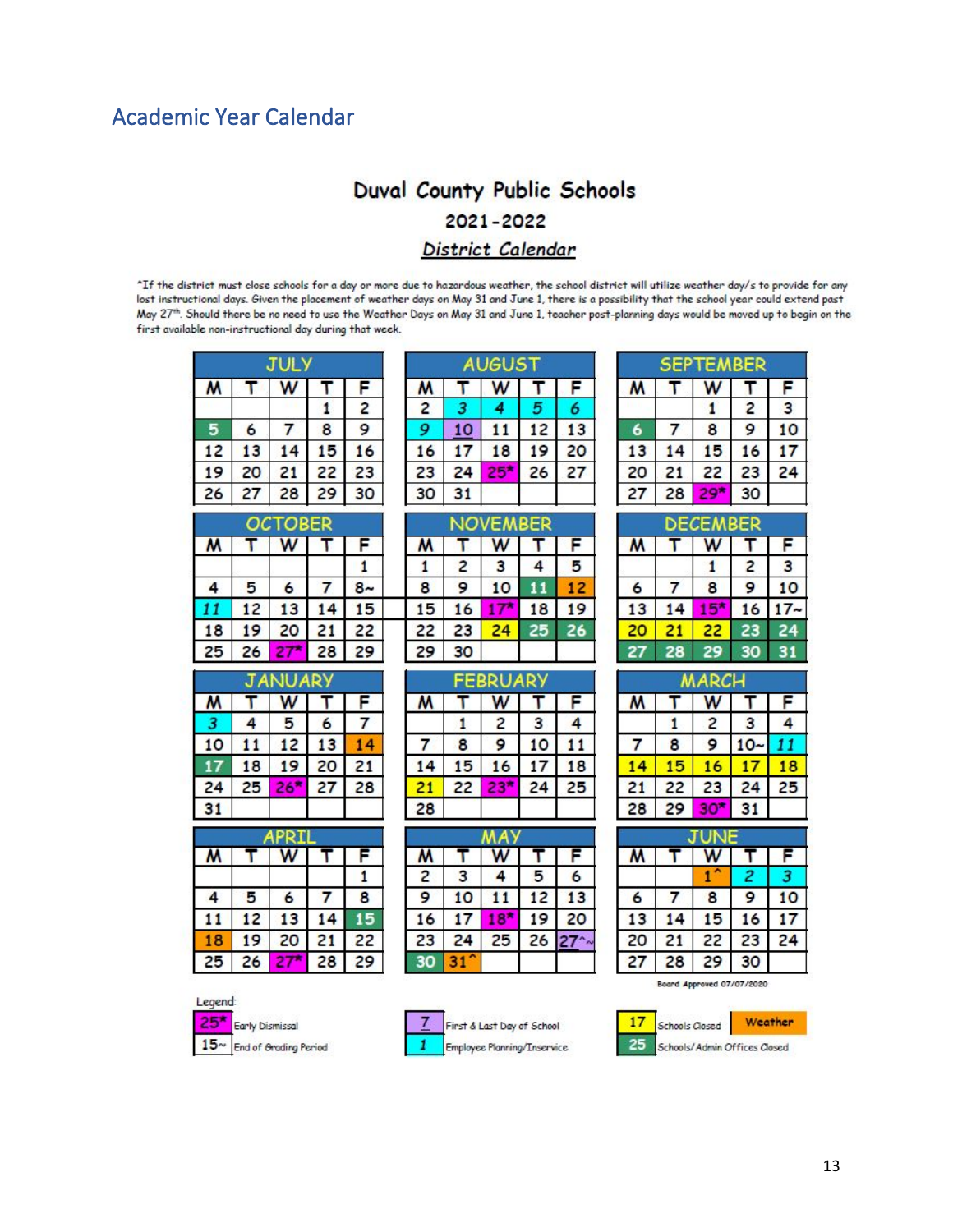# <span id="page-13-0"></span>School Life and Environment

#### <span id="page-13-1"></span>Attendance Guidelines

Regular attendance is important to ensure achievement in school. We discourage vacations and trips taken during the school year. We also discourage medical and other appointments when avoidable. When those appointments are unavoidable, students are responsible for any make-up work during their absence. Assignments that are not made up, according to the time restrictions set by the teacher and the academy, will be reflected in students' grades. It is helpful to both the student and teacher to make prior arrangements to meet that requirement.

| <b>Arrival Begins</b> | <b>School Day</b> | <b>School Day</b> | <b>Once Monthly-Wednesday</b> |
|-----------------------|-------------------|-------------------|-------------------------------|
|                       | <b>Begins</b>     | <b>Ends</b>       | (early dismissal days)        |
|                       |                   |                   | <b>School Day Ends</b>        |
| 7:30am                | 8:00 A.M.         | $3:00$ P.M.       | 12:00 P.M.                    |

The entrance to the car line closes at 7:50am to give students and teachers time to be in class and ready to teach. Parents who arrive after 7:50, must park and walk their students to the entrance. Students must be in their classroom by 8:00 A.M. to avoid being marked as tardy. Similarly, students are expected to remain at school for the entire day.

Students who arrive after 11:00 a.m. will be considered absent for the day. Students who depart before 12:00 p.m. will be considered absent. Students are not expected on campus earlier than 7:30 a.m. unless they are enrolled in the before-care program. Students are expected to be picked up promptly as school ends. Students who are not picked up by the end of carline, will be sent to after-school care and the parents will be charged a drop-in fee.

Due to the intensity and richness of the curriculum, students are expected to arrive at school on time and have very few absences.

#### <span id="page-13-2"></span>Tardiness Guidelines

At 8:00 AM, the students begin their instructional day. Teachers provide directions and organizational activities at the start of the class and missing these may be a detriment for the entire class. It is equally important that children remain at school for the entire day. A child who is late or is dismissed early is at a serious disadvantage, loses precious organizational and instruction time, and causes disruption to the other children. Students who arrive after the beginning of the school day will be considered tardy. Students must make it to class on time to avoid being tardy. Tardy students who arrive before 8:10 AM will be marked tardy by their classroom teacher. Students who arrive after 8:10 AM or return to school from an appointment must be signed in at the front reception desk by a parent. The student will be issued a tardy slip and will be required to deliver this slip to their teacher when they enter the classroom. Repeated tardiness will result in disciplinary action and may affect his/her eligibility for promotion. Tardiness will be considered an unexcused absence for upper school classes.

#### <span id="page-13-3"></span>Excused Absences

The following will be considered excused absences:

- Religious holidays.
- Absences for medical reasons.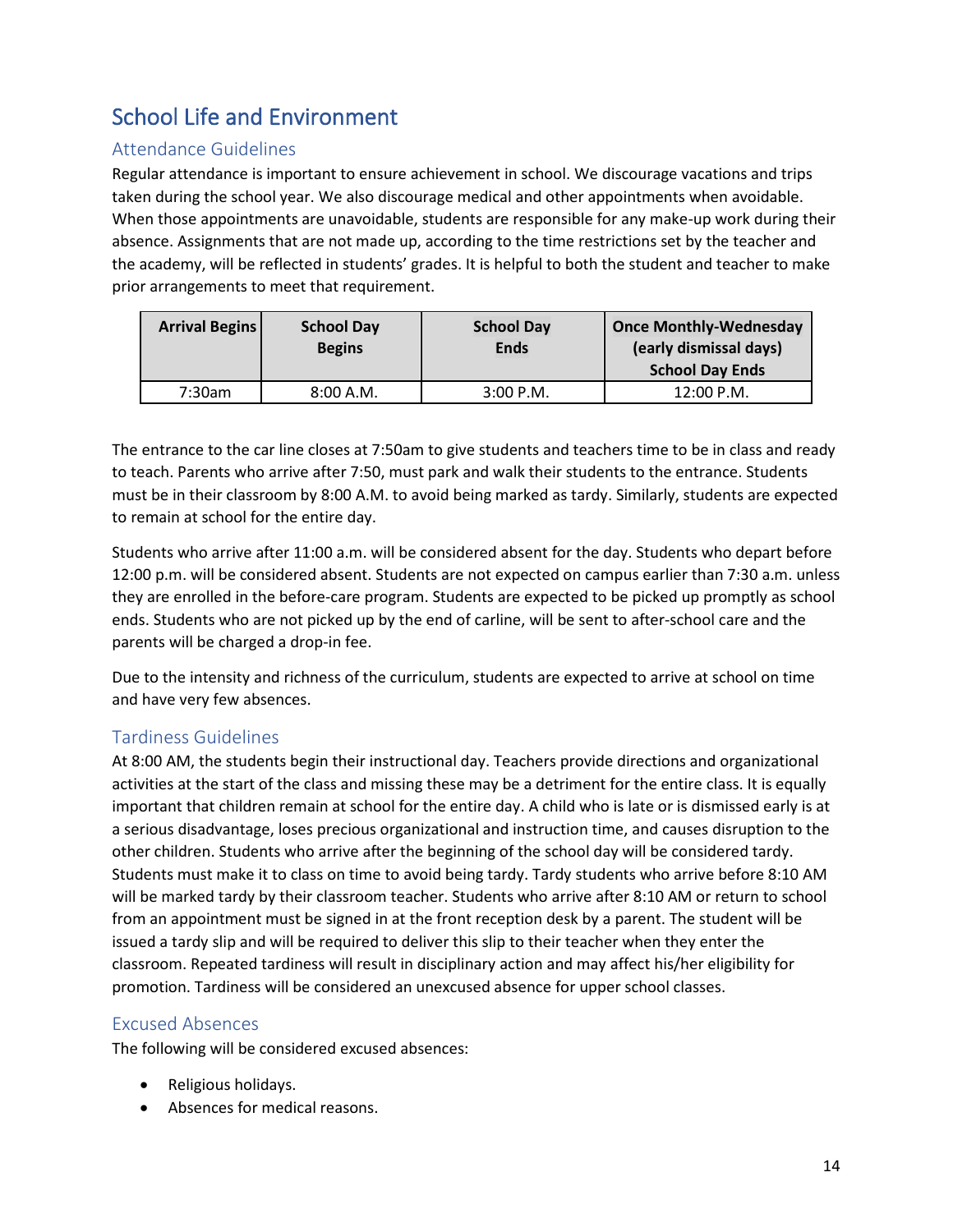- Absences for mental or emotional disabilities.
- Pre-arranged absences of an educational nature that are approved by the Principal.
- Attendance at any school-sponsored activity.
- Bereavement (please notify the school if the absence will extend beyond three days).

#### <span id="page-14-0"></span>Proof of Excused Absences

The academy requires suitable proof of excused absences, which may include, among other forms of documentation, written statements from medical professionals. Students may turn in an illness letter from a parent three times prior to requiring a doctor's note. If a student does not provide legitimate, written documentation, the absence will be considered unexcused.

# <span id="page-14-1"></span>Guidelines for Student Behavior

#### <span id="page-14-2"></span>General

Each teacher will post classroom rules and expectations. Students are expected to be polite and respectful to all adults and in all areas of the school building. Students should use our virtues to model their behaviors.

#### <span id="page-14-3"></span>Cell Phones

Cell phones will be turned off and stored in the students' backpacks or another appropriate place. A cell phone used during the school day will be confiscated and held by the Assistant Principal until the end of the day, at which time a parent may pick up the phone. Inappropriate use of a cellphone during the school day will result in a discipline referral.

School administrators may conduct searches of property or persons when they have reason to suspect that the health, safety, or welfare of students, faculty, or staff may be endangered.

CCA is not responsible for loss, theft, or breakage of items brought to school. Fines will be levied on parents for vandalism or theft committed by their student. Fines will also be levied for lost or damaged academy property. Students may also be required to be involved in the maintenance or repair of the damaged property.

#### <span id="page-14-4"></span>Discipline: Minor Infractions

The activity of learning requires students to be attentive and polite. Students are expected to adhere to the academy's high expectations for behavior and core virtues lest they compromise their own learning and interfere with the learning of others. Minor infractions or disruptions will largely be handled in the classroom in a way suitable to the age of the student.

Teachers may assign consequences for minor disruptive behavior. These consequences may require students to complete a Virtue Reflection Form. The form must be signed by the parent/guardian and returned the next school day. Separation from classmates may also occur for a short period of time (for example, time out). Teachers will communicate with parents by phone and/or email to inform them about any infraction that has occurred.

#### <span id="page-14-5"></span>Discipline: Major Infractions

Please see the Duval [County Public Schools' policy](https://dcps.duvalschools.org/Page/9868) for information about major infraction. [www.dcps.duvalschools.org,](http://www.dcps.duvalschools.org/) under the Student and Family tab look for Code of Conduct.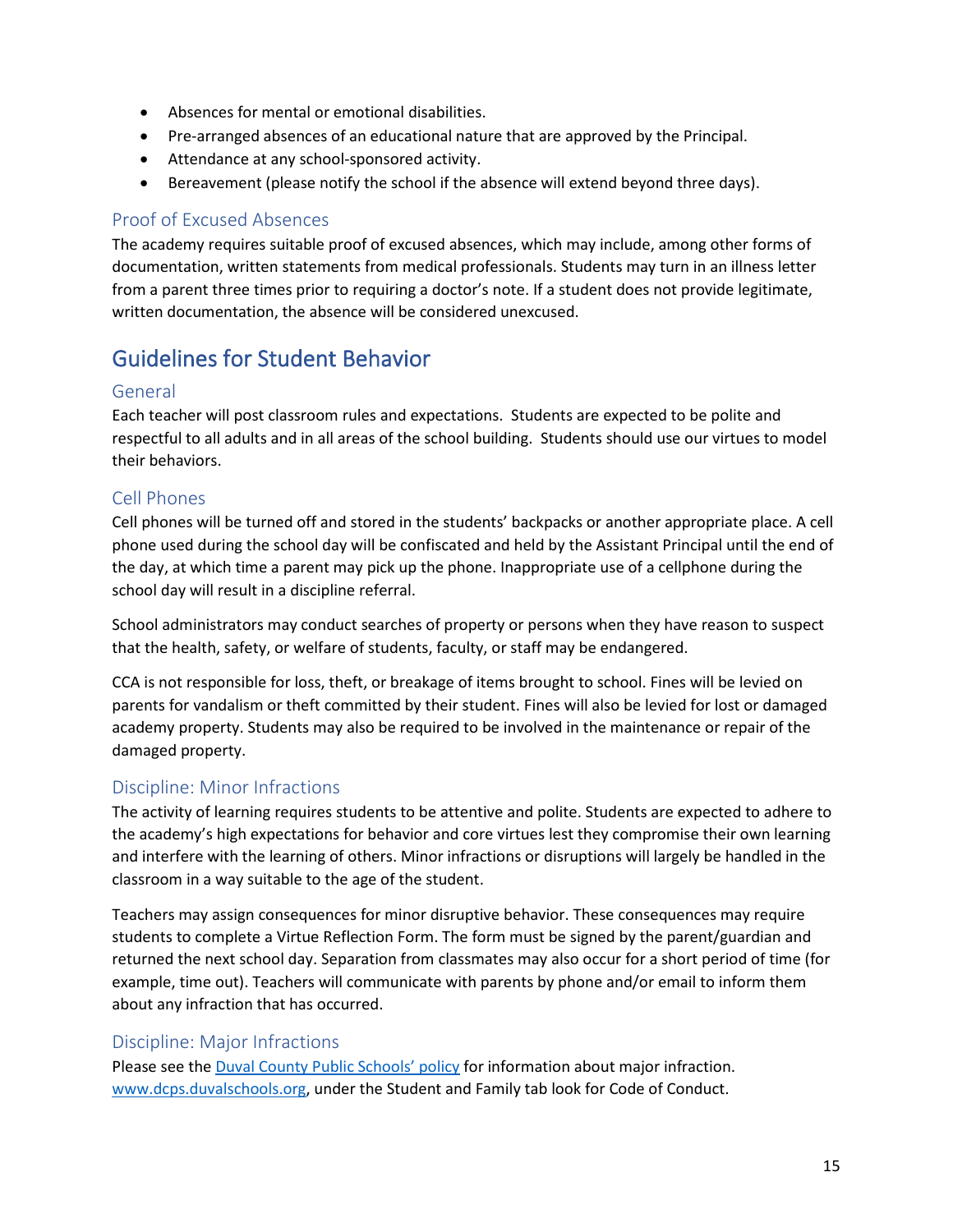To safeguard the health and safety of school personal and students, the use of tobacco products on any school property is prohibited. School property, as used herein, shall mean any building owned or part there owned or used by the school and the grounds upon which such building is located.

Cheating and Plagiarism are not tolerated and are considered major discipline infractions.

#### <span id="page-15-0"></span>Bullying/Harassment

Cornerstone Classical Academy follows the Duval County Public Schools Code of Conduct and the DCPS Bullying and Harassment Policy. Please see the [Duval County Public Schools' policy](https://dcps.duvalschools.org/Page/9868) for information about major infraction. [www.dcps.duvalschools.org,](http://www.dcps.duvalschools.org/) under the Student and Family tab look for Code of Conduct.

# <span id="page-15-1"></span>Uniforms and Dress Code

#### <span id="page-15-2"></span>Uniforms and Grooming

At Cornerstone Classical Academy, students wear uniforms to eliminate distractions, to level the playing field, and to remind ourselves that we are doing important work.

The spirit of the uniform policy is that students will dress and groom themselves in a manner that it is traditional, not obstructive, and not distracting.

Students will dress according to the mandatory and optional items listed on the board-approved uniform policy for boys and girls, respectively, plus the following series of directives. All uniform criteria are listed on the Cornerstone Classical Academy website.

Students may wear their own outerwear (coats, sweaters) outside of the school building and on the playground. If they are cold in the classroom, they should wear one of the long sleeve uniform items, or one of the uniform outerwear items.

- All students must always be in uniform (unless approved by administration). No other clothing other than uniform tops and bottoms is permitted. No outside tops, jeans, bottoms, or outerwear are permitted in the building.
- Shoes and belts are to be black or brown.
- Seventh grade PE uniform guidelines will be posted on the school website.
- All shirts must always be tucked in.
- Skirts and shorts shall be at least fingertip length. Pants must not be too tight.
- Students may use any backpack if it is clean and tasteful.
- Hair must be clean, neat, and styled traditionally. Only natural colors are allowed. Neat bows, barrettes, headbands, and "scrunchies" are permissible so long as they coordinate with the uniform (white, blue, or light blue) and are smaller than 2" in diameter. Hair must be natural looking and conservative in its color and style (no feathers or threads, bleaching or unnatural streaking/highlighting, no deep/bright reds or oranges, no artificial jet-black coloring, and no unnatural colors)
- All girls' and boys' polo shirts may have the top button unbuttoned. All other buttons must be buttoned.
- Modest jewelry is allowed, including a watch or one small necklace, limited in length to the neckline so that it will not get caught on anything and become a hazard. An object that has a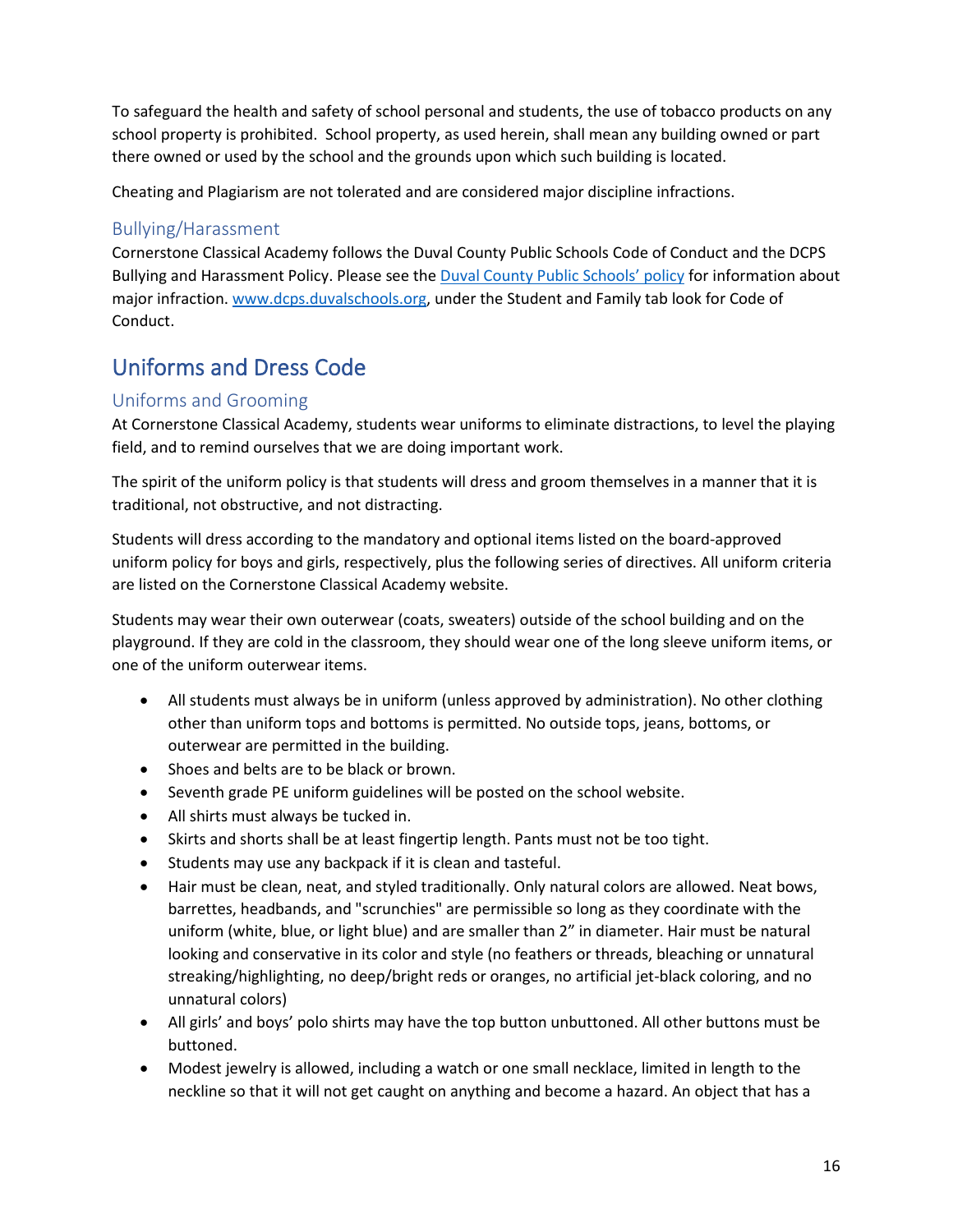purpose other than jewelry cannot be worn as jewelry (i.e., chains or collars). Girls may wear two earrings per ear on the earlobe, and the earrings must not be larger than a dime. No stretched piercings (gauge) or holes may be visible. Boys will not be permitted to wear earrings.

- Tattoos must always be covered.
- Makeup must look natural and is not permitted in grades K-6.
- Nail Polish: Girls may wear light colors (No dark or neon colors) or clear nail polish.
- No hats or sunglasses permitted in class. Hats include visors and bandanas. Religious headgear is authorized.
- Good personal hygiene is always required. This includes wearing neat, clean clothing. Strong/offensive body odors or excessive use of perfumes or cologne are inappropriate.
- Should a student require reasonable uniform alterations based on religion, disability, or medical condition, please contact administration.
- All items should be labeled with the student's first and last name.
- Lost and Found- It is the student's/parent's responsibility to search for items in the Lost and Found. These items are donated quarterly.

#### <span id="page-16-0"></span>Used Uniform Exchange

When it is practicable, the school will facilitate a used uniform store/exchange.

#### <span id="page-16-1"></span>Everyday Uniform Requirements

All uniform items must be purchased from the [Poindexter's Uniform Company.](https://www.poindextersuniforms.com/) If the item is shown for your student's grade level, it is grade-appropriate for the student.

#### <span id="page-16-2"></span>Rules For All Grades

- Socks navy blue or black crew-length 3" (or higher) socks or stockings no leggings or ankle socks.
- A solid-colored black or brown belt must be worn with pants or shorts (K-1st grade excluded).
- Skorts/skirts/dresses must at least fingertip length
- Shoes solid black or brown, leather/canvas, solid black or brown soles
- Blue or black shorts should be worn under all skirts and dresses.

#### <span id="page-16-3"></span>Girls

- Light blue, navy and green polo tops
- Khaki bottoms pants, shorts, skirts, or skorts
- Polo dress

#### <span id="page-16-4"></span>Boys

- Light blue, navy, and green polo tops
- Khaki bottoms pants or shorts

#### <span id="page-16-5"></span>Formal Uniform Requirements

All uniform items must be purchased fro[m Poindexter's Uniform Company](https://www.poindextersuniforms.com/) (with the exception of boys' Oxford shirts and khaki bottoms). All pieces of the formal uniform are required for Formal Dress Uniform Day. Formal Dress Uniform Days are every Wednesday during the 2021-2022 school year. There may be other events requiring formal uniforms during the year with advanced notice.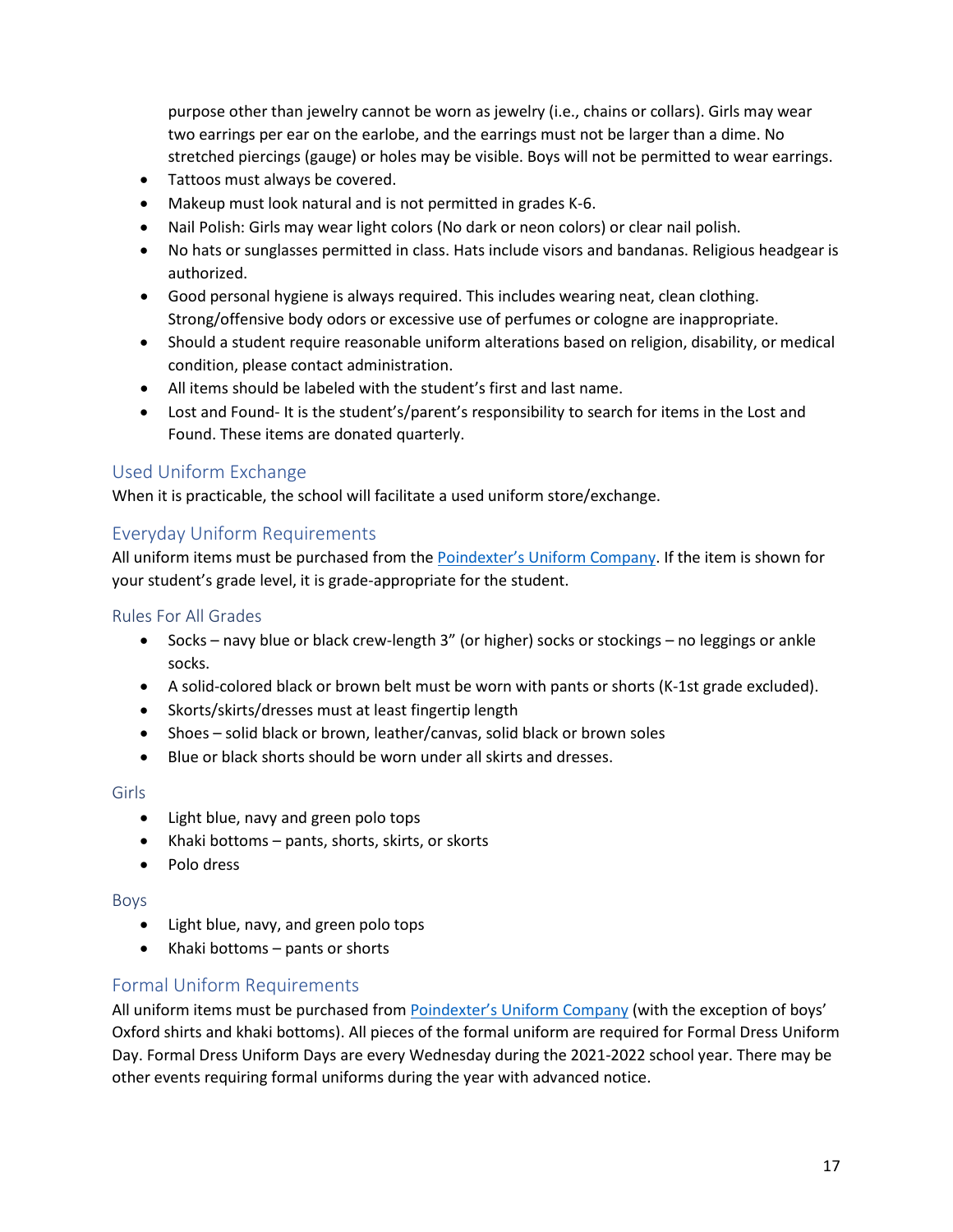#### <span id="page-17-0"></span>Rules For All Grades

- Socks for girls navy blue, white or evergreen knee-length socks or tights.
- Socks for boys navy or white crew-length socks.
- A solid-colored black or dark brown belt must be worn with pants (K-1st grade excluded).
- Skorts/skirts/dresses must at least fingertip length
- Shoes NO canvas for formal days solid black or dark brown
- Blue or black shorts should be worn under all skirts and dresses.

#### <span id="page-17-1"></span>Girls

- $\bullet$   $7<sup>th</sup>$  grade light blue button-down oxford shirt with the plaid cross tie
- 4th-7th plaid skort with a polo shirt
- K-3 plaid jumper with white oxford button down shirt or the plaid skort with a polo shirt

#### <span id="page-17-2"></span>Boys

- White button-down short-sleeve oxford shirt with navy vest
- $\bullet$   $7<sup>th</sup>$  grade plaid necktie and light blue button-down oxford shirt
- Khaki shorts or pants

#### <span id="page-17-3"></span>Spirit Wear and Dress Down Days

Cornerstone Classical Academy will host a Spirit Wear Day every other Friday throughout the school year. The dates are located on the school calendar. Students may wear CCA related/spirit wear with jeans or fingertip length shorts. Dress Down Days maybe held for special occasions and students must wear appropriate clothing that adheres to the Duval County dress code. The Spirit Wear Days cost \$2 unless otherwise specified.

### <span id="page-17-4"></span>Health and Medications

#### <span id="page-17-5"></span>Administration of Medications

Cornerstone Classical Academy is committed to the health and safety of its students. Medication and/or medical procedures required by students should be administered by a parent/legal guardian at home. Under exceptional circumstances, prescribed medication and/or medical health-related procedures may be administered by the school Principal, their designee, or self-administered by the student per written physician's orders and written parent/guardian authorization. The parent/guardian must complete and sign the Administration of Medication/Medical Procedure form to acknowledge that the school assumes no responsibility for medications or procedures that are self-administered. The office will make this form available to parents/guardians. School certified employees may administer auto-injectable epinephrine to students upon the occurrence of an actual or perceived anaphylactic adverse (allergic) reaction by the student, whether such student has a prescription for epinephrine. Any school employee who in good faith administers or chooses not to administer auto-injectable epinephrine to a student in such circumstances shall be immune from civil liability, pursuant to Florida statute.

#### <span id="page-17-6"></span>Student Medical Records

Student health records will be maintained in locked or password-protected files in order to maintain confidentiality. All health records will be managed by the Assistant Principal and any appropriate, designated staff (such as the nurse) and will only be released to service providers as allowed and dictated by DCPS and state regulations.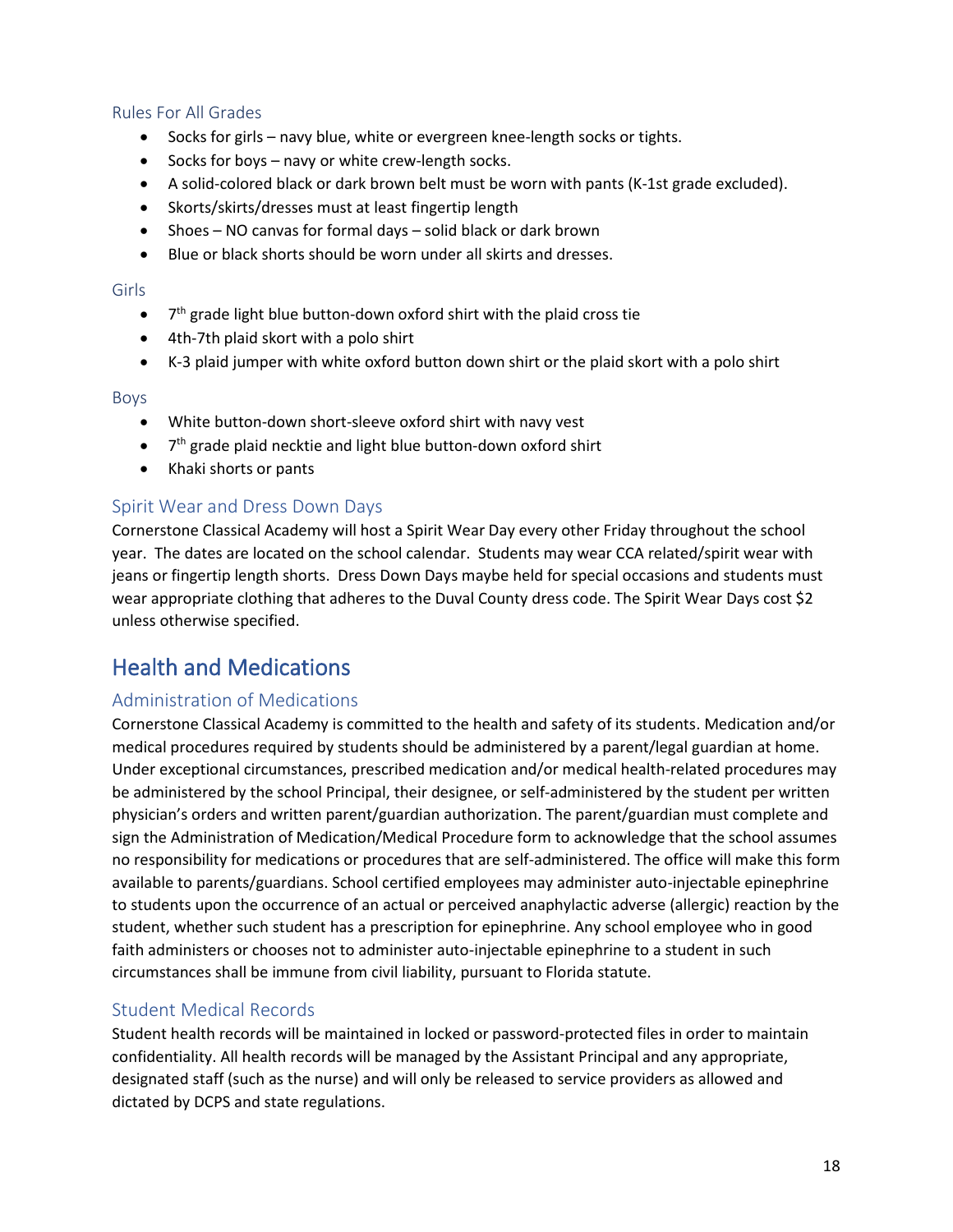#### <span id="page-18-0"></span>Medical Operations

Parents will be informed when a student reports to the office with a fever or has been injured seriously. If a parent cannot be reached, school personnel will determine what action needs to be taken. Any child with a fever will not be allowed to remain in the classroom and must be picked up by a parent or designee. If a head injury is sustained or any injury requiring medical attention, the parent will be asked to come to school and determine what action should be taken. In case of more serious injuries, or in case the parent cannot be contacted, the school will immediately call 911 for emergency assistance.

#### <span id="page-18-1"></span>Medical Records and Enrollment

In order to complete the enrollment process, parents shall submit all required immunization records and health forms.

#### <span id="page-18-2"></span>Food Allergies

Cornerstone Classical Academy is not a peanut-free school. The school will, however, establish a peanutfree zone at the end of tables in the cafeteria, and teachers/monitors will ensure that this peanut-free zone is enforced.

#### <span id="page-18-3"></span>Student Illness

Sick children should not be in school. Any child who has a fever 99 degrees and above or is contagious (e.g., with pink eye, strep, the flu) should be kept home. Before a student may return to school, fevers must resolve and be symptom-free without medication for 24 hours from the onset.

**Students who have vomited or had a fever in the night should stay home for 24 hours with no reoccurrence before returning to school.**

### <span id="page-18-4"></span>Parents and the CCA Community

#### <span id="page-18-5"></span>Parent Involvement

Knowing that parents are a major influence in their student's lives and education, the Academy asks parents to volunteer at school. Some examples of volunteer opportunities are:

- Lunchroom/recess monitor Volunteering in the classroom Chaperoning on a field trip
- Sponsoring or volunteering in extracurricular activities Assisting with plays, programs, or exhibits
- Volunteering/chaperoning at school functions Assisting teachers/staff with administrative tasks
- School beautification and improvement projects Helping with fundraisers

#### <span id="page-18-6"></span>Campus Security

The administration will maintain accurate records to confirm security requirements are met. Cornerstone Classical Academy will utilize a visitor check-in system to add additional security to our campuses. All visitors to the campus are required to check-in at the front desk and present a valid Florida driver's license or Florida identification card. Visitors will be screened, and a background check will be run for each visit.

The academy takes precautions to protect your information. When you submit sensitive information via the website, your information is protected both online and offline. If you have records or information of a sensitive/private nature, please do **not** send it by email. Please bring a copy of it to the main office so that it can be placed in your student's cumulative folder.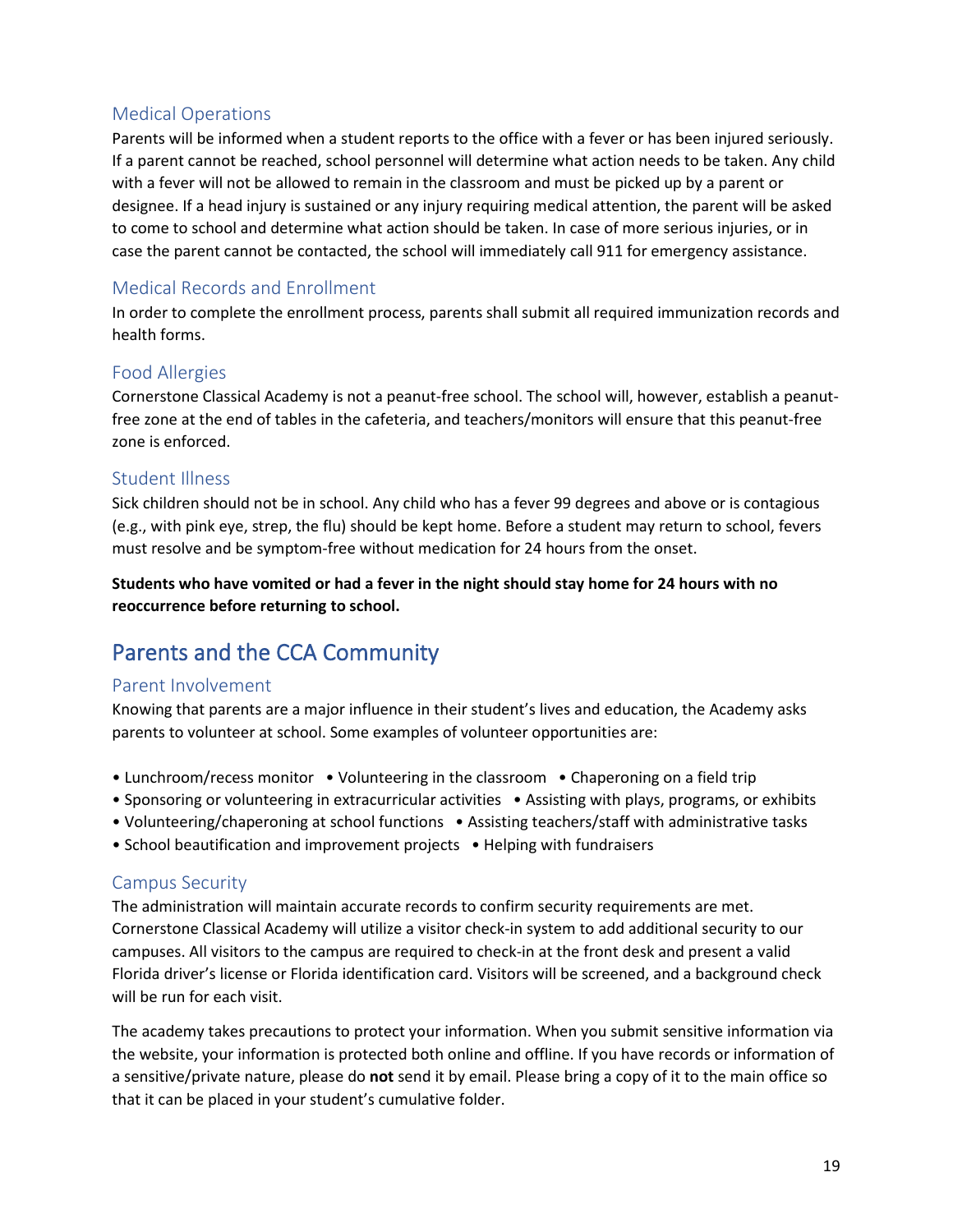### <span id="page-19-0"></span>Parent Communication

Cornerstone Classical Academy values the conversation that takes place between parents and teachers about the education of children. Nonetheless, this conversation should follow certain guidelines in order to be fruitful and to allow teachers to devote themselves to their classes during the day. Parents may use any of the following ways to contact or communicate with administration, faculty, and staff of Cornerstone Classical Academy:

- Email faculty and staff members via Academy email accounts, which are posted on the academy's faculty and staff webpage.
- Leave a message with the school receptionist.
- Leave voicemail.
- Hold a face-to-face meeting (which must be scheduled in advance using one of the means above).

During the school day and both immediately before and after school, teachers have their minds on teaching or impending meetings and extracurricular activities. Parents should schedule in advance a phone call or meeting with a teacher rather than try to communicate through an impromptu "fiveminute" chat. Parents who are in the building for another reason should not use their access to faculty in order to circumvent the normal means of contacting a teacher unless that teacher clearly invites such a conversation. This policy applies to parents who are themselves teachers or other employees at the school.

CCA teachers and administrators will respond to parents as quickly as possible. In general, parents should expect to hear from a teacher or the principal within forty-eight hours of contacting the school, barring weekends and holidays. While a teacher's schedule may not permit an actual meeting within that time, the teacher will attempt to make contact in some way.

# <span id="page-19-1"></span>Expectations for Parents

We believe parents own the fundamental responsibility for their children's education and that the academy's role should be viewed as a supportive one. CCA expects parents to:

- Model good character and insist that their children cultivate good habits and virtues.
- Help their children develop effective study skills.
- Read to their children, especially those in the early grades.
- Oversee regular reading, writing and mathematics skill development.
- Stimulate discussion and exploration of ideas and events with students.
- Support the academy goals through familiarity with this handbook and parts of the website devoted to the mission and philosophy of the school, homework review, getting children to school on time, and holding high expectations and aspirations that contribute positively to the student's success.
- Carline rules and procedures must always be followed. Violation of the procedures will be considered a major violation of the safety of others.
- Any parent that violates the safety of others while on campus will be issued a No Trespass Warrant by the Duval County Sheriff's Office or via certified mail from the administration.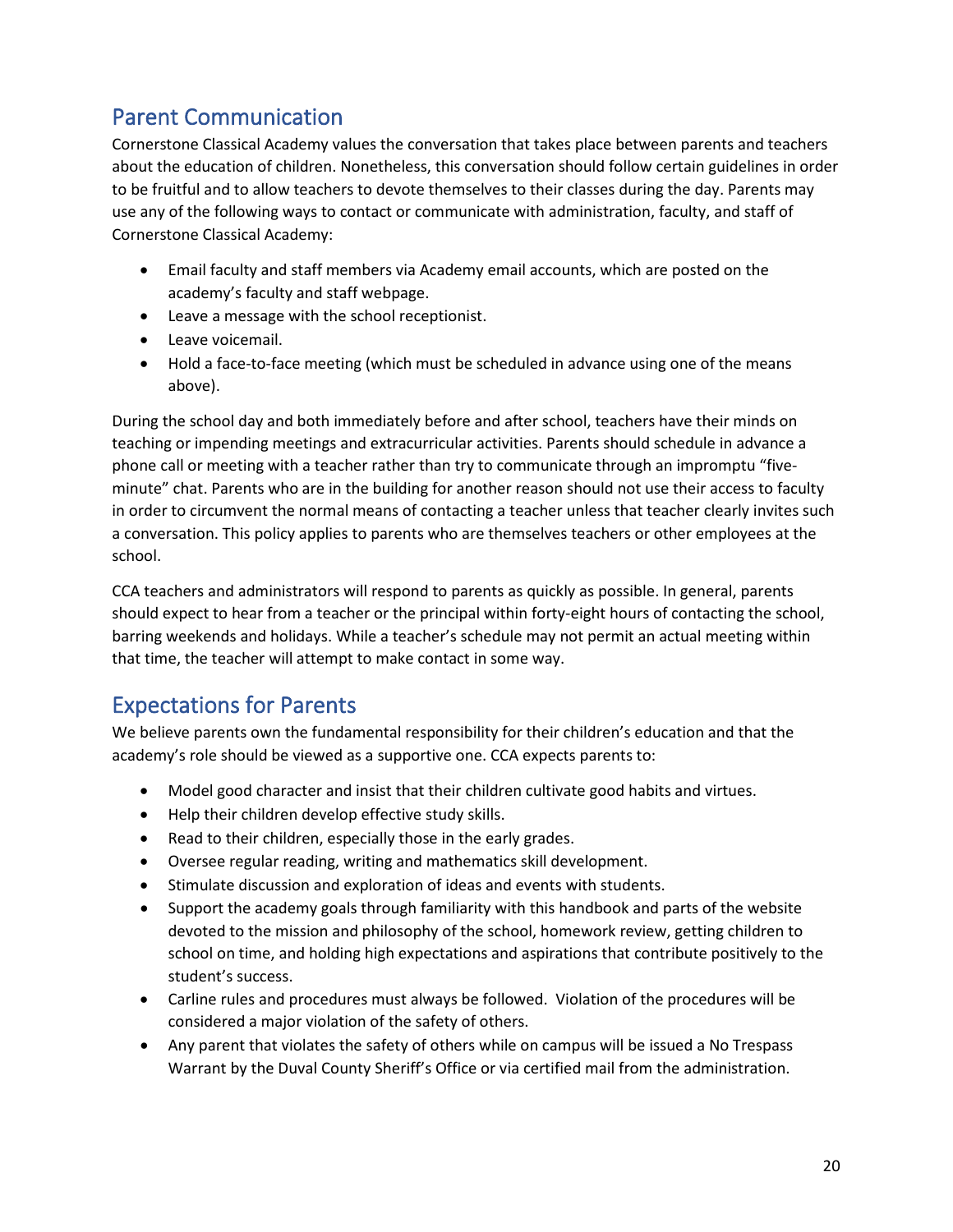• Parents should display the CCA virtues while on campus and in the presence of students. Failure to do so will result in the parent being excluded from volunteering.

### <span id="page-20-0"></span>Carpool Drop-off/Pick-up

The Principal and Assistant Principal will establish and communicate drop-off and pick-up (carpool) procedures, giving priority to the safety and security of all students. Parents are expected to cooperate fully to ensure that the process is safe and orderly.

The academy will release students only to parents, legal guardians, or adult designees. Adults should always have a valid ID or placard when picking up students as those unrecognized by staff will be required to produce identification before students are released.

#### <span id="page-20-1"></span>Student Information Release

Certain "directory information" including the student's full name, address, and telephone number, will not be released without parental consent.

Students' names, participation in officially recognized activities and sports, dates of attendance, awards received, and other similar information may be released without parental consent unless the parent notifies the school. In addition, classroom activities and events sponsored by the academy occasionally are photographed or videotaped by representatives of the news media for publication in newspapers or broadcast on television. If for any reason you do not wish to have your student(s) photographed or video-recorded for these purposes, you must notify the office in writing.

Student names and pictures will be included in the school yearbook unless permission is revoked in writing. Student names will not be listed with their pictures on the school website or in CCA advertising publications.

No identifying information regarding a student will be given via any avenue of communication without parent permission unless required by law.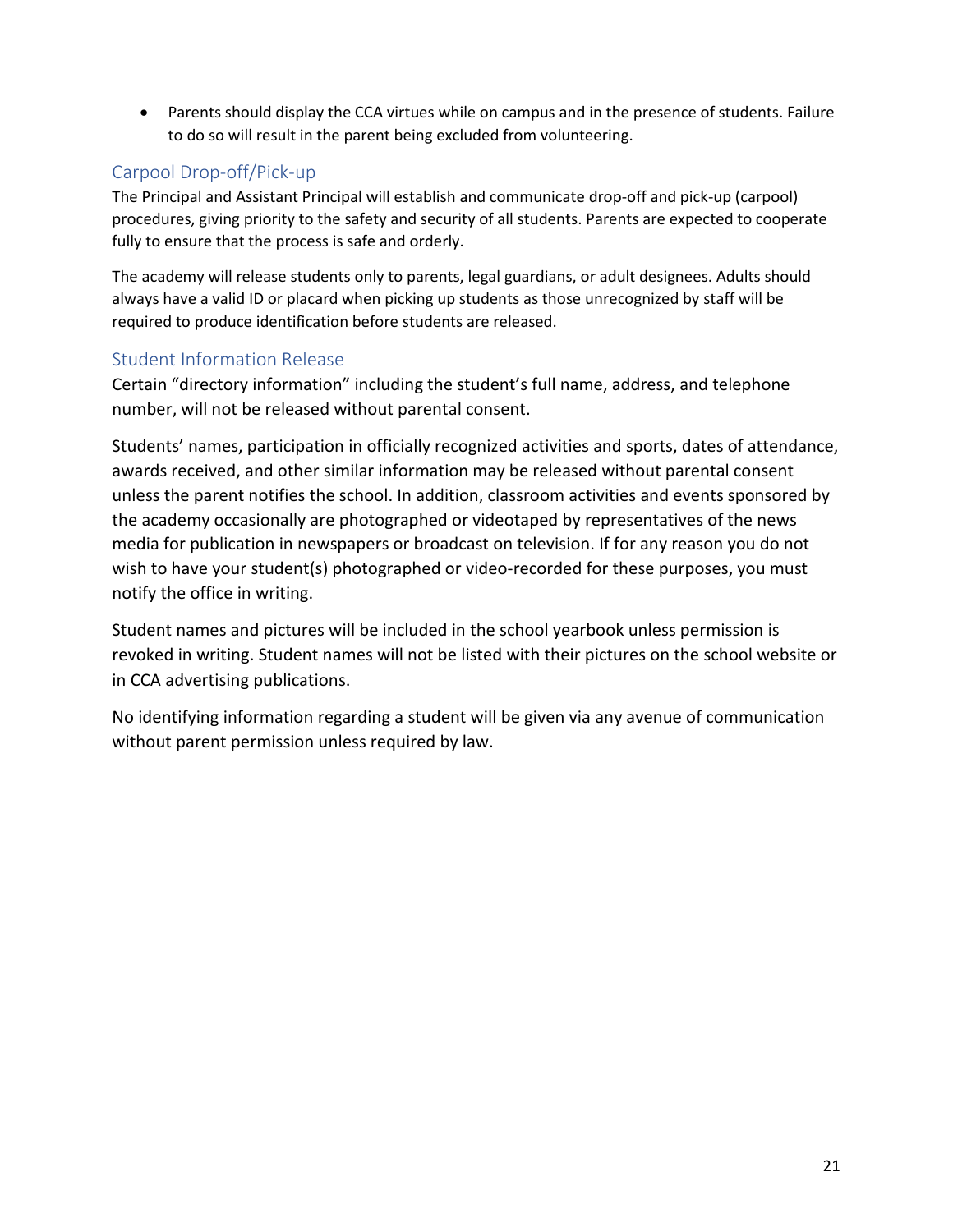# <span id="page-21-0"></span>Handbook Acknowledgement

This Family and Student Handbook is an important document intended to help you become acquainted with CCA. This document is intended to provide guidelines and general descriptions only. It is not the final word in all cases. Individual circumstances may call for individual attention.

Because CCA's operations may change, the contents of this Handbook may be changed at any time, with or without notice, in an individual case or generally, at the sole discretion of administration.

Please read the following statements and sign below to indicate your receipt and acknowledgement of this Family and Student Handbook.

**I have received and read a copy of CCA's Family and Student Handbook. I understand that the policies, rules and benefits described in it are subject to change at the sole discretion of CCA at any time.**

**I give permission for my student's photo to be used on CCA social media, yearbook, and other publications.** 

**I understand that my signature below indicates that I have read and understand the above statements and that I have received a copy of CCA's Family and Student Handbook.**

| Student's Printed Name: | Grade: |
|-------------------------|--------|
|                         |        |

Student's Signature: \_\_\_\_\_\_\_\_\_\_\_\_\_\_\_\_\_\_\_\_\_\_\_\_\_\_\_\_\_\_\_\_\_

Parent/Guardian's Signature: \_\_\_\_\_\_\_\_\_\_\_\_\_\_\_\_\_\_\_\_\_\_\_\_\_\_\_ Date: \_\_\_\_\_\_\_\_\_\_\_\_\_\_\_

*The signed original copy of this acknowledgement should be given to the Assistant Principal; it will be placed in your file.*